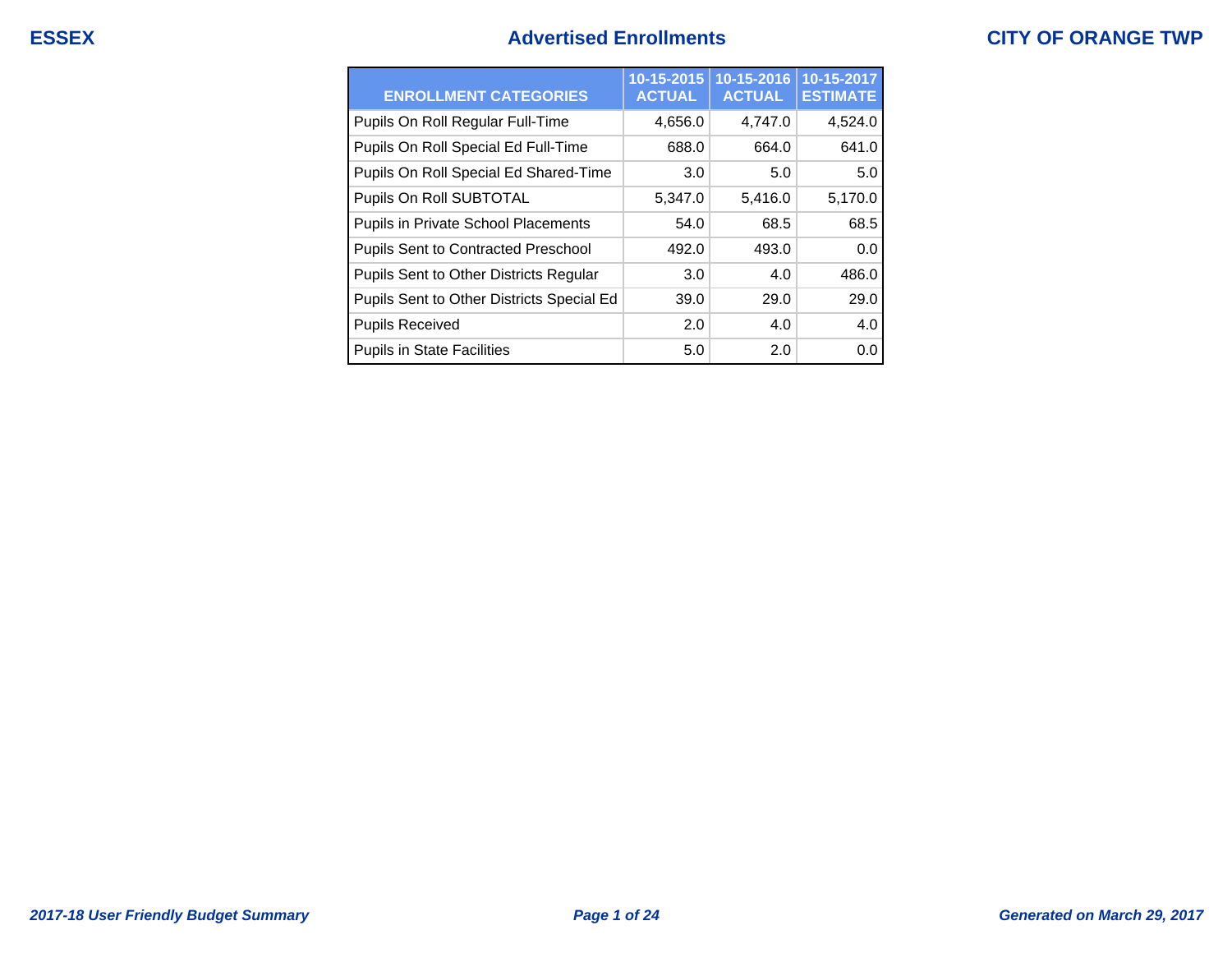| <b>Budget Category</b>                                          | <b>Account</b> | 2015-16<br><b>Actual</b> | 2016-17<br><b>Revised</b> | 2017-18<br><b>Anticipated</b> |
|-----------------------------------------------------------------|----------------|--------------------------|---------------------------|-------------------------------|
|                                                                 |                |                          |                           |                               |
| <b>Operating Budget:</b><br><b>Revenues from Local Sources:</b> |                |                          |                           |                               |
|                                                                 |                |                          |                           |                               |
| Local Tax Levy                                                  | 10-1210        | 11,692,295               | 11,926,140                | 12,164,664                    |
| <b>Total Tuition</b>                                            | 10-1300        | 63,206                   | 194,524                   | 140,000                       |
| <b>Unrestricted Miscellaneous Revenues</b>                      | 10-1XXX        | 1,104,228                | 170,000                   | 170,000                       |
| Subtotal - Revenues From Local Sources                          |                | 12,859,729               | 12,290,664                | 12,474,664                    |
|                                                                 |                |                          |                           |                               |
| <b>Revenues from State Sources:</b>                             |                |                          |                           |                               |
| <b>Categorical Transportation Aid</b>                           | 10-3121        | 545,602                  | 568,151                   | 568,151                       |
| <b>Extraordinary Aid</b>                                        | 10-3131        | 470,981                  | 432,340                   | 432,340                       |
| <b>Categorical Special Education Aid</b>                        | 10-3132        | 2,860,412                | 2,919,794                 | 2,919,794                     |
| <b>Educational Adequacy Aid</b>                                 | 10-3175        | 7,152,931                | 7,152,931                 | 7,152,931                     |
| <b>Equalization Aid</b>                                         | 10-3176        | 60,692,109               | 61,067,087                | 61,067,087                    |
| <b>Categorical Security Aid</b>                                 | 10-3177        | 1,838,577                | 1,858,563                 | 1,858,563                     |
| <b>Under Adequacy Aid</b>                                       | 10-3180        | 0                        | 265,589                   | 265,589                       |
| Parcc Readiness Aid                                             | 10-3181        | $\boldsymbol{0}$         | 49,800                    | 49,800                        |
| Per Pupil Growth Aid                                            | 10-3182        | 0                        | 49,800                    | 49,800                        |
| Professional Learning Community Aid                             | 10-3183        | 0                        | 52,570                    | 52,570                        |
| <b>Host District Support Aid</b>                                | 10-3184        | 0                        | 36,410                    | 40,403                        |
| <b>Other State Aids</b>                                         | 10-3XXX        | 365,189                  | $\Omega$                  | $\Omega$                      |
| Subtotal - Revenues From State Sources                          |                | 73,925,801               | 74,453,035                | 74,457,028                    |
|                                                                 |                |                          |                           |                               |
| <b>Revenues from Federal Sources:</b>                           |                |                          |                           |                               |
| <b>Medicaid Reimbursement</b>                                   | 10-4200        | 357,714                  | 122,396                   | 145,436                       |
| <b>Subtotal - Revenues From Federal Sources</b>                 |                | 357,714                  | 122,396                   | 145,436                       |
|                                                                 |                |                          |                           |                               |
| <b>Budgeted Fund Balance - Operating Budget</b>                 | 10-303         | $\pmb{0}$                | 3,823,337                 | 2,000,000                     |
| Adjustment For Prior Year Encumbrances                          |                | 0                        | 629,860                   | 0                             |
| Actual Revenues (Over)/Under Expenditures                       |                | 385,132                  | 0                         | $\Omega$                      |
| <b>Total Operating Budget</b>                                   |                | 87,528,376               | 91,319,292                | 89,077,128                    |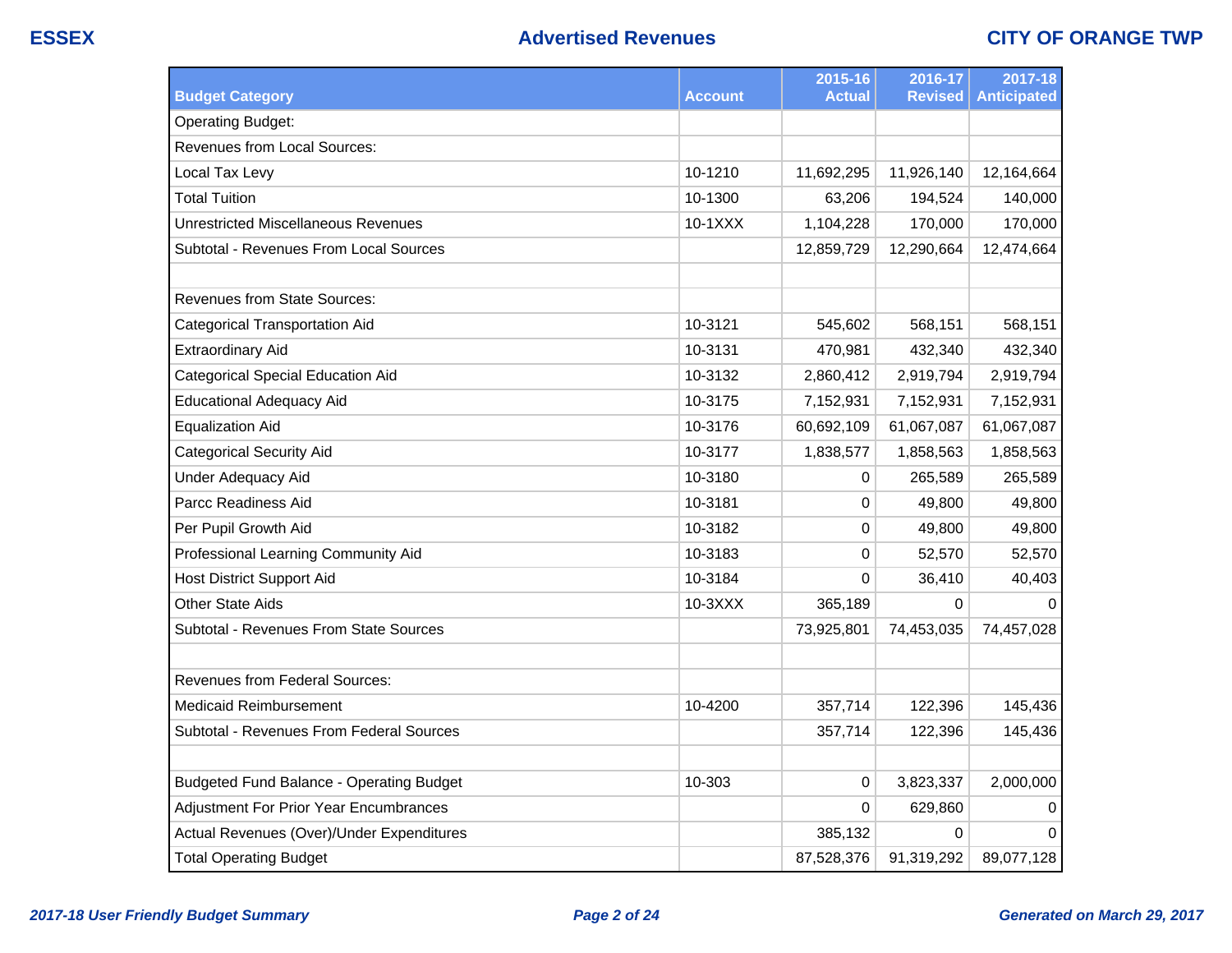|                                                                          |                | 2015-16       | 2016-17                                 | 2017-18            |
|--------------------------------------------------------------------------|----------------|---------------|-----------------------------------------|--------------------|
| <b>Budget Category</b>                                                   | <b>Account</b> | <b>Actual</b> | <b>Revised</b>                          | <b>Anticipated</b> |
|                                                                          |                |               |                                         |                    |
| <b>Grants and Entitlements:</b>                                          |                |               |                                         |                    |
| Interest On Investments                                                  | 20-1510        | 126,105       | 45,000                                  | 35,000             |
| <b>Total Revenues From Local Sources</b>                                 | 20-1XXX        | 126,105       | 45,000                                  | 35,000             |
|                                                                          |                |               |                                         |                    |
| <b>Revenues from State Sources:</b>                                      |                |               |                                         |                    |
| Preschool Education Aid - Pr Yr Carryover                                | 20-3218        | 0             | 398,665                                 | 530,144            |
| <b>Preschool Education Aid</b>                                           | 20-3218        | 10,280,353    | 10,132,496                              | 10,228,680         |
| <b>Total Revenues From State Sources</b>                                 |                | 10,280,353    | 10,531,161                              | 10,758,824         |
|                                                                          |                |               |                                         |                    |
| <b>Revenues from Federal Sources:</b>                                    |                |               |                                         |                    |
| Title I                                                                  | 20-4411-4416   | 2,295,595     | 1,939,802                               | 1,400,000          |
| Title II                                                                 | 20-4451-4455   | 317,925       | 348,423                                 | 348,423            |
| Title III                                                                | 20-4491-4494   | 199,558       | 141,283                                 | 141,283            |
| Title IV                                                                 | 20-4471-4474   | 386,077       | 0                                       | 0                  |
| I.D.E.A. Part B (Handicapped)                                            | 20-4420-4429   | 1,436,569     | 1,391,732                               | 1,043,799          |
| <b>Total Revenues From Federal Sources</b>                               |                | 4,635,724     | 3,821,240                               | 2,933,505          |
| <b>Transfers From Operating Budget-Prek</b>                              | 20-5200        | 416,520       | 0                                       | $\Omega$           |
| Transfers From Operating Budget-Prek (Special Education)                 | 20-5200        | 0             | 647,504                                 | $\Omega$           |
| <b>Total Grants And Entitlements</b>                                     |                | 15,458,702    | 15,044,905                              | 13,727,329         |
| <b>Total Revenues/Sources</b>                                            |                | 102,987,078   | 106,364,197                             | 102,804,457        |
| Deduct Transfer-Transfers From Operating Budget-Prek                     | 20-5200        | 416,520       | 0                                       | $\mathbf 0$        |
| Deduct Transfer-Transfers From Operating Budget-Prek (Special Education) | 20-5200        | 0             | 647,504                                 | 0                  |
| <b>Total Revenues/Sources Net of Transfers</b>                           |                |               | 102,570,558   105,716,693   102,804,457 |                    |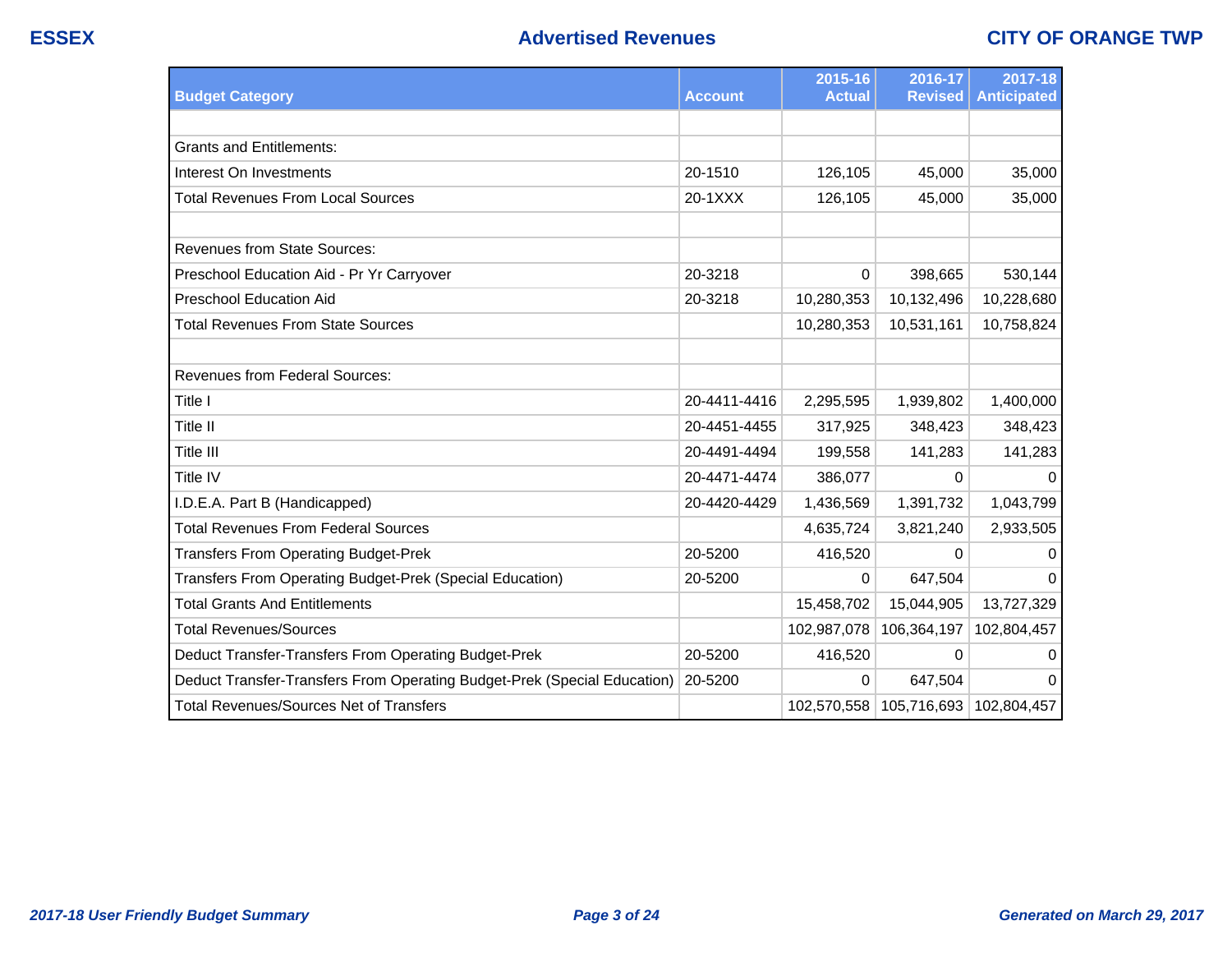|                                                    |                | 2015-16       | 2016-17        | 2017-18            |
|----------------------------------------------------|----------------|---------------|----------------|--------------------|
| <b>Budget Category</b>                             | Account        | <b>Actual</b> | <b>Revised</b> | <b>Anticipated</b> |
|                                                    |                |               |                |                    |
| <b>General Current Expense:</b>                    |                |               |                |                    |
| Instruction:                                       |                |               |                |                    |
| Regular Programs - Instruction                     | 11-1XX-100-XXX | 4,823,525     | 5,354,941      | 3,585,748          |
| School-Spon. Co/Extra Curr. Actvts. - Inst         | 11-401-100-XXX | 55,995        | 80,000         | 60,000             |
| School-Sponsored Athletics - Instruction           | 11-402-100-XXX | 535,831       | 474,512        | 409,215            |
| <b>Community Services Programs/Operations</b>      | 11-800-330-XXX | 43,798        | 61,439         | 50,500             |
| <b>Support Services:</b>                           |                |               |                |                    |
| Undistributed Expenditures - Instruction (Tuition) | 11-000-100-XXX | 5,090,328     | 6,825,647      | 6,049,046          |
| Undist. Expend.-Attendance And Social Work         | 11-000-211-XXX | 31,254        | 40,000         | 40,000             |
| Undist. Expenditures - Health Services             | 11-000-213-XXX | 16,596        | 15,631         | 15,600             |
| Undist. Expend.-Speech, OT, PT And Related Svcs    | 11-000-216-XXX | 0             | 10,000         | 20,000             |
| Undist. Expenditures - Guidance                    | 11-000-218-XXX | 24,949        | 34,600         | 28,177             |
| Undist. Expenditures - Child Study Teams           | 11-000-219-XXX | 2,753,379     | 2,795,037      | 2,821,417          |
| Undist. Expend.-Improv. Of Inst. Serv.             | 11-000-221-XXX | 2,816,456     | 3,101,282      | 2,901,566          |
| Undist. Expend.-Edu. Media Serv./Library           | 11-000-222-XXX | 99,272        | 101,636        | 115,075            |
| Undist. Expend.-Instr. Staff Training Serv.        | 11-000-223-XXX | 500,800       | 382,440        | 190,236            |
| Undist. Expend.-Support Serv.-Gen. Admin.          | 11-000-230-XXX | 1,301,081     | 1,219,111      | 1,257,284          |
| Undist. Expend.-Support Serv.-School Admin.        | 11-000-240-XXX | 121,946       | 134,679        | 62,945             |
| Undist. Expend. - Central Services                 | 11-000-251-XXX | 2,579,549     | 2,641,532      | 2,637,818          |
| Undist. Expend. - Admin. Info Technology           | 11-000-252-XXX | 1,175,718     | 1,097,291      | 1,007,465          |
| Undist. Expend.-Oper. And Maint. Of Plant Serv.    | 11-000-26X-XXX | 7,061,857     | 7,869,202      | 7,314,396          |
| Undist. Expend.-Student Transportation Serv.       | 11-000-270-XXX | 2,976,680     | 3,190,301      | 3,126,000          |
| Personal Services - Employee Benefits              | 11-XXX-XXX-2XX | 3,485,217     | 3,398,538      | 3,080,000          |
| <b>Undistributed Expenditures-Food Services</b>    | 11-000-310-930 | 0             | 150,000        | 50,000             |
| <b>Total Undistributed Expenditures</b>            |                | 30,035,082    | 33,006,927     | 30,717,025         |
| <b>Total General Current Expense</b>               |                | 35,494,231    | 38,977,819     | 34,822,488         |
|                                                    |                |               |                |                    |
| Capital Expenditures:                              |                |               |                |                    |
| Equipment                                          | 12-XXX-XXX-730 | 284,994       | 186,145        | 156,145            |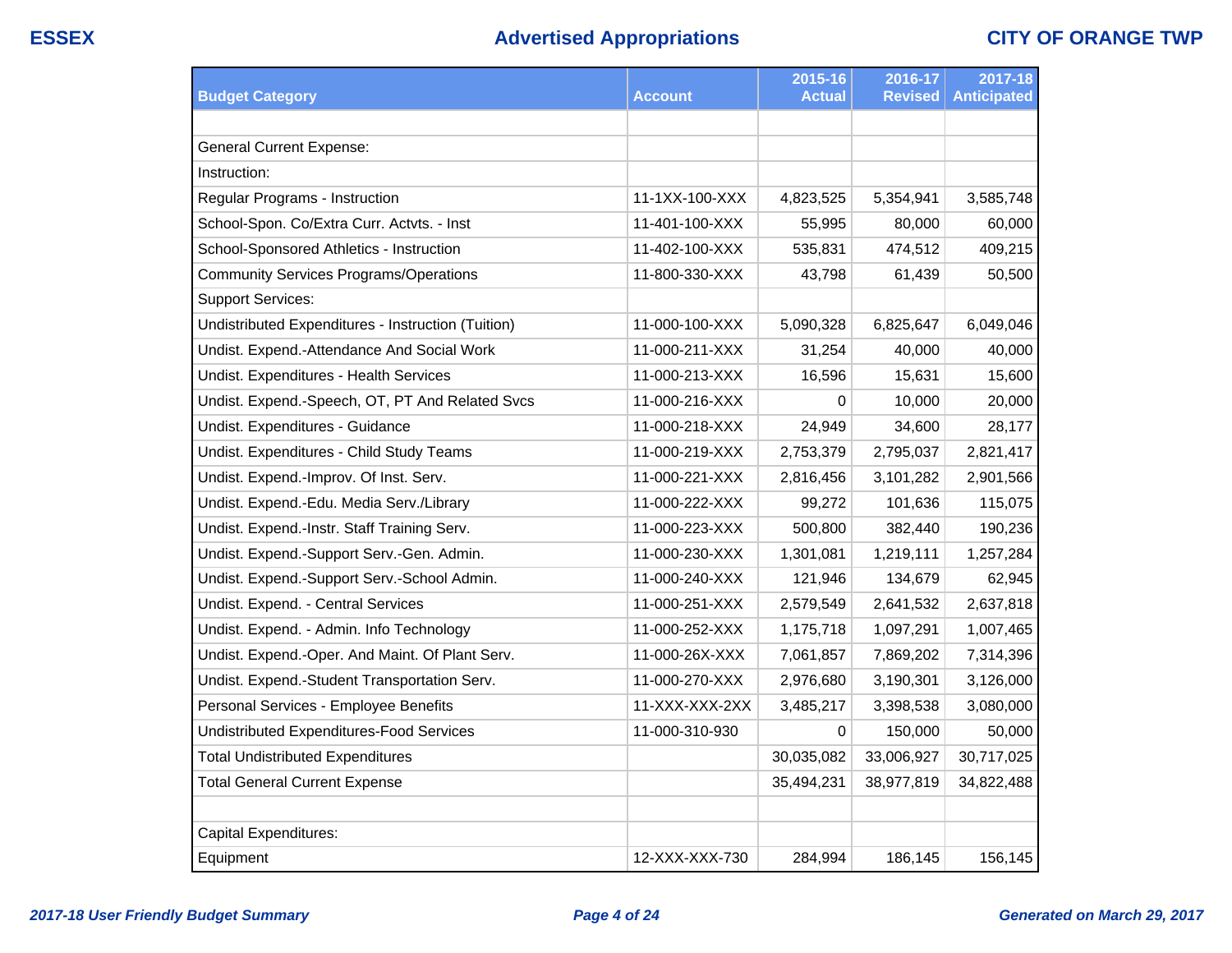# **ESSEX Advertised Appropriations CITY OF ORANGE TWP**

|                                              |                | 2015-16       | 2016-17        | 2017-18            |
|----------------------------------------------|----------------|---------------|----------------|--------------------|
| <b>Budget Category</b>                       | <b>Account</b> | <b>Actual</b> | <b>Revised</b> | <b>Anticipated</b> |
| Facilities Acquisition And Const. Serv.      | 12-000-400-XXX | 1,069,248     | 978,000        | 615,000            |
| <b>Total Capital Outlay</b>                  |                | 1,354,242     | 1,164,145      | 771,145            |
|                                              |                |               |                |                    |
| Special Schools:                             |                |               |                |                    |
| Summer School:                               |                |               |                |                    |
| Summer School - Instruction                  | 13-422-100-XXX | 65,358        | 53,000         | 155,000            |
| <b>Total Summer School</b>                   | 13-422-X00-XXX | 65,358        | 53,000         | 155,000            |
| <b>Total Special Schools</b>                 | 13-XXX-XXX-XXX | 65,358        | 53,000         | 155,000            |
| Transfer Of Funds To Charter Schools         | 10-000-100-56X | 2,222,036     | 2,632,467      | 2,972,421          |
| <b>General Fund Contribution To SBB</b>      | 10-000-520-930 | 48,392,509    | 48,491,861     | 50,356,074         |
| <b>General Fund Grand Total</b>              |                | 87,528,376    | 91,319,292     | 89,077,128         |
|                                              |                |               |                |                    |
| <b>Special Grants and Entitlements:</b>      |                |               |                |                    |
| Disposition Of Program Income                | 20-XXX-XXX-XXX | 126,105       | 0              | $\mathbf 0$        |
| <b>Local Projects</b>                        | 20-XXX-XXX-XXX | 0             | 45,000         | 35,000             |
| <b>Preschool Education Aid:</b>              |                |               |                |                    |
| <b>PEA</b> Instruction                       | 20-218-100-XXX | 2,146,513     | 2,201,167      | 2,266,867          |
| <b>Support Services</b>                      | 20-218-200-XXX | 8,509,147     | 8,969,349      | 8,455,870          |
| Fac Acquisition And Constr. Services         | 20-218-400-XXX | 41,213        | 8,149          | 36,087             |
| <b>Total Preschool Education Aid</b>         | 20-218-XXX-XXX | 10,696,873    | 11,178,665     | 10,758,824         |
| <b>Total State Projects</b>                  | 20-XXX-XXX-XXX | 10,696,873    | 11,178,665     | 10,758,824         |
| Federal Projects:                            |                |               |                |                    |
| Title I                                      | 20-XXX-XXX-XXX | 1,182,900     | 484,952        | 350,000            |
| Title II                                     | 20-XXX-XXX-XXX | 21,514        | 48,423         | 98,423             |
| Title III                                    | 20-XXX-XXX-XXX | 80,993        | 35,322         | 26,283             |
| Title IV                                     | 20-XXX-XXX-XXX | 386,077       | $\mathbf 0$    | $\Omega$           |
| I.D.E.A. Part B (Handicapped)                | 20-XXX-XXX-XXX | 1,436,569     | 1,391,732      | 1,043,799          |
| Contribution To SBB - Other Federal Projects | 20-XXX-520-930 | 1,527,671     | 1,860,811      | 1,415,000          |
| <b>Total Federal Projects</b>                | 20-XXX-XXX-XXX | 4,635,724     | 3,821,240      | 2,933,505          |
| <b>Total Special Revenue Funds</b>           |                | 15,458,702    | 15,044,905     | 13,727,329         |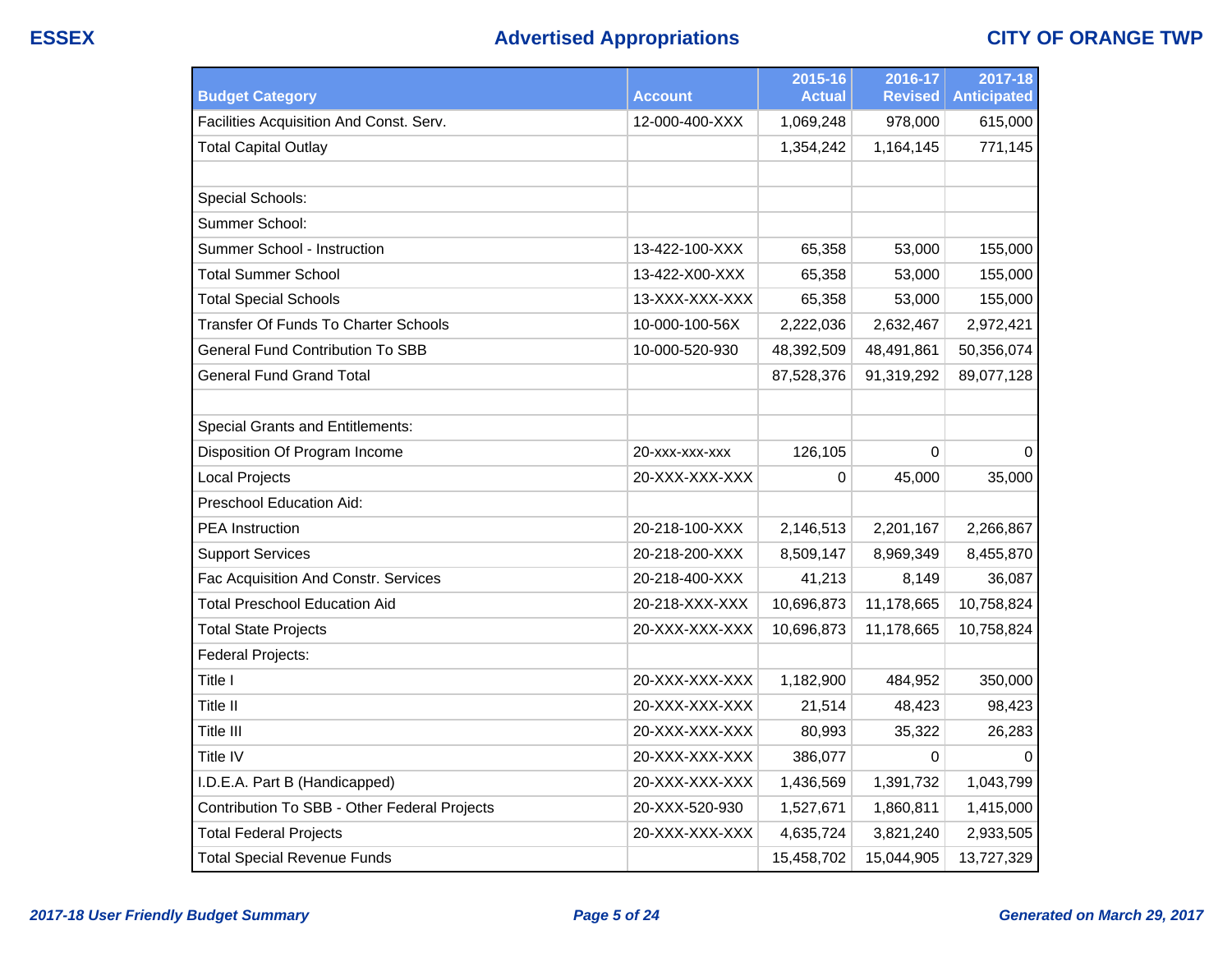# **ESSEX Advertised Appropriations CITY OF ORANGE TWP**

| <b>Budget Category</b>                                                            | <b>Account</b> | 2015-16<br><b>Actual</b> | $2016 - 17$                             | 2017-18<br><b>Revised</b> Anticipated |
|-----------------------------------------------------------------------------------|----------------|--------------------------|-----------------------------------------|---------------------------------------|
| Total Expenditures/Appropriations                                                 |                |                          | 102,987,078   106,364,197   102,804,457 |                                       |
| Deduct Transfer-Local Contrib. - Trans To Special Rev- Regular                    | 11-105-100-935 | 416.520                  |                                         | $\mathbf{0}$                          |
| Deduct Transfer-Local Contrib. - Trans To Special Rev- Inclusion   11-105-100-936 |                |                          | 647.504                                 | $\Omega$                              |
| Total Expenditures Net of Transfers                                               |                |                          | 102,570,558   105,716,693   102,804,457 |                                       |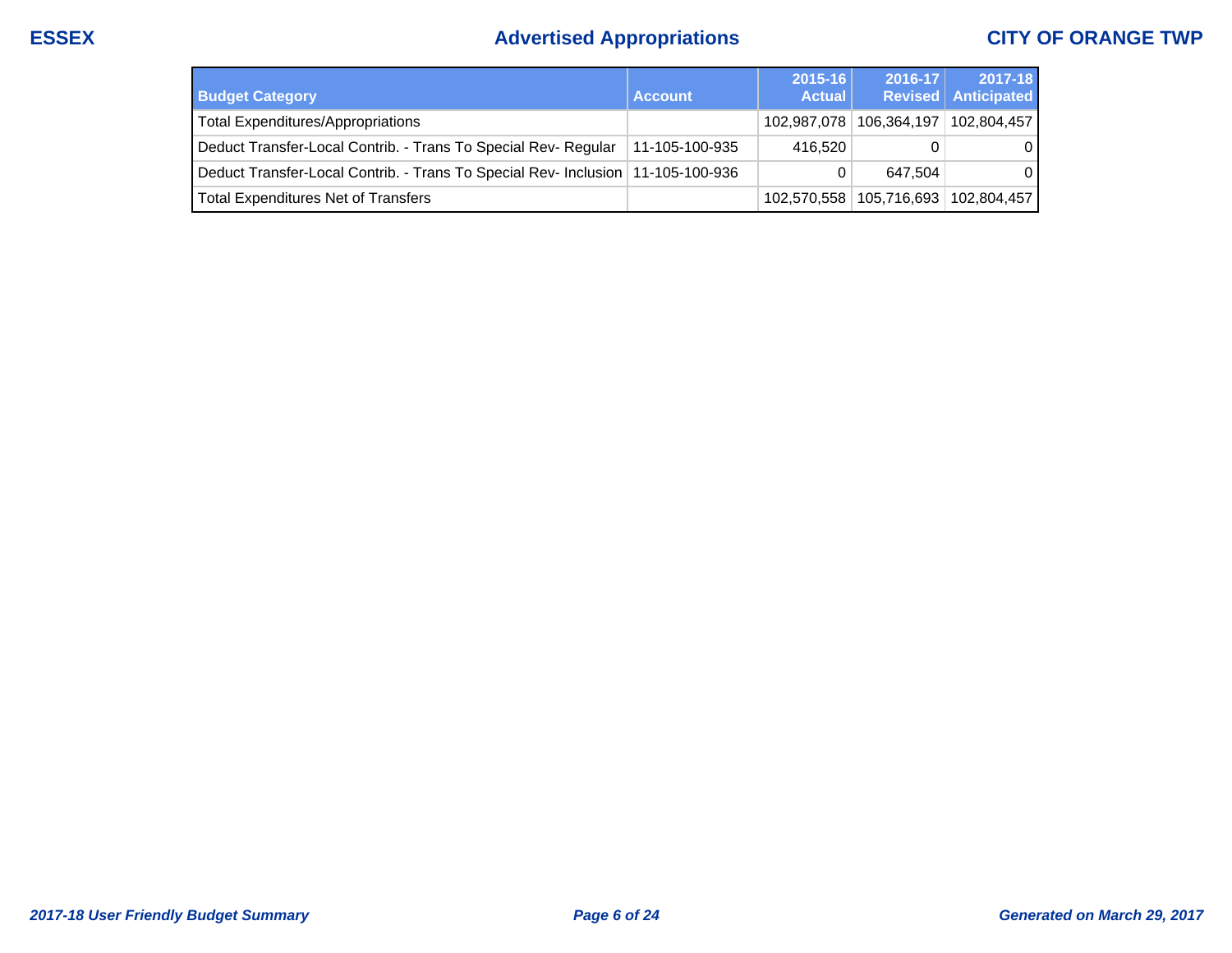## **ESSEX Advertised Recapitulation of Balances CITY OF ORANGE TWP**

|                                                                    | <b>Audited</b><br><b>Balance</b> | <b>Audited</b><br><b>Balance</b> | <b>Estimated</b><br><b>Balance</b> | <b>Estimated</b><br><b>Balance</b> |
|--------------------------------------------------------------------|----------------------------------|----------------------------------|------------------------------------|------------------------------------|
| <b>Budget Category</b>                                             | $6 - 30 - 2015$                  | 6-30-2016                        | 6-30-2017                          | 6-30-2018                          |
| Unrestricted:                                                      |                                  |                                  |                                    |                                    |
| --General Operating Budget                                         | 4,044,824                        | 4,425,720                        | 3,810,789                          | 1,810,789                          |
| --Repayment of Debt                                                | 0                                | 0                                | 0                                  | 0                                  |
| Restricted for Specific Purposes - General Operating Budget:       |                                  |                                  |                                    |                                    |
| --Capital Reserve                                                  | 0                                | 0                                | 0                                  | $\Omega$                           |
| --Adult Education Programs                                         | 0                                | 0                                | $\Omega$                           | $\mathbf 0$                        |
| --Maintenance Reserve                                              | 0                                | 0                                | 0                                  | $\Omega$                           |
| --Legal Reserve                                                    | 0                                | 1,273,337                        | 0                                  | $\Omega$                           |
| --Tuition Reserve                                                  | 0                                | 0                                | 0                                  | $\Omega$                           |
| --Current Expense Emergency Reserve                                | 0                                | 0                                | 0                                  | $\Omega$                           |
| --Impact Aid Reserve for General Expenses (Sections 8002 and 8003) | 0                                | 0                                | 0                                  | $\Omega$                           |
| --Impact Aid Reserve for Capital Expenses (Sections 8007 and 8008) | 0                                | 0                                | 0                                  | $\Omega$                           |
| Repayment of Debt:                                                 |                                  |                                  |                                    |                                    |
| --Restricted for Repayment of Debt                                 | 0                                | 0                                | 0                                  | 0                                  |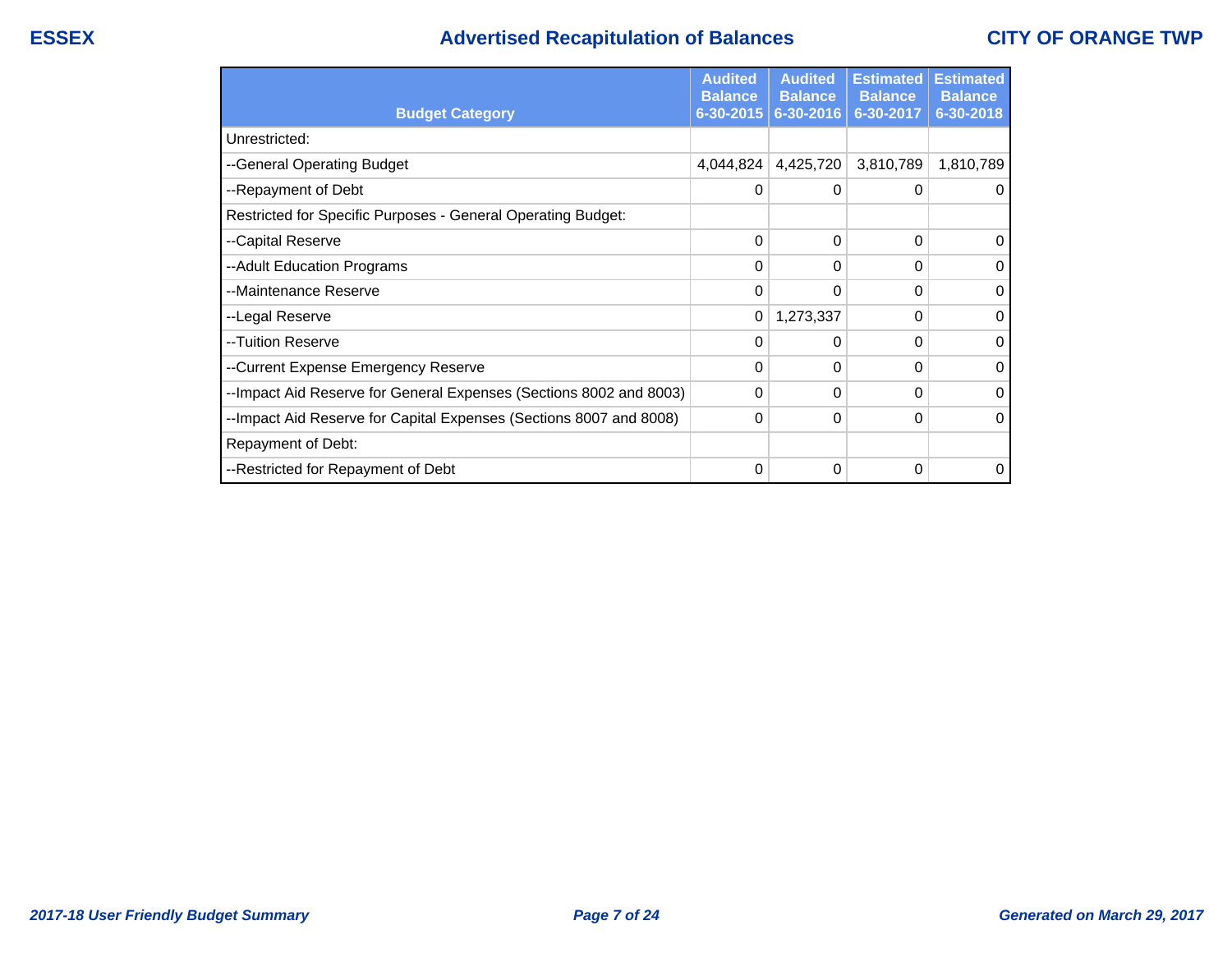## **ESSEX Advertised Per Pupil Cost Calculations CITY OF ORANGE TWP**

| <b>Per Pupil Cost Calculations</b>                                                       | $2014 - 15$<br><b>Actual</b><br><b>Costs</b> | 2015-16<br><b>Actual</b><br><b>Costs</b> | 2016-17<br><b>Original</b><br><b>Budget</b> | 2016-17<br><b>Revised</b><br><b>Budget</b> | 2017-18<br>Proposed<br><b>Budget</b> |
|------------------------------------------------------------------------------------------|----------------------------------------------|------------------------------------------|---------------------------------------------|--------------------------------------------|--------------------------------------|
| <b>Total Budgetary Comparative Per Pupil Cost</b>                                        | \$15,574                                     | \$16,092                                 | \$15,990                                    | \$16,186                                   | \$15,950                             |
| <b>Total Classroom Instruction</b>                                                       | \$8,381                                      | \$8,933                                  | \$8,898                                     | \$9,053                                    | \$9,017                              |
| <b>Classroom-Salaries and Benefits</b>                                                   | \$7,686                                      | \$8,032                                  | \$8,244                                     | \$8,197                                    | \$8,377                              |
| Classroom-General Supplies and Textbooks                                                 | \$337                                        | \$298                                    | \$348                                       | \$380                                      | \$347                                |
| <b>Classroom-Purchased Services</b>                                                      | \$358                                        | \$604                                    | \$306                                       | \$476                                      | \$294                                |
| <b>Total Support Services</b>                                                            | \$2,888                                      | \$2,990                                  | \$3,017                                     | \$2,999                                    | \$2,955                              |
| <b>Support Services-Salaries and Benefits</b>                                            | \$2,536                                      | \$2,656                                  | \$2,667                                     | \$2,652                                    | \$2,598                              |
| <b>Total Administrative Costs</b>                                                        | \$2,247                                      | \$2,108                                  | \$2,096                                     | \$2,094                                    | \$2,058                              |
| <b>Administration Salaries and Benefits</b>                                              | \$1,460                                      | \$1,516                                  | \$1,569                                     | \$1,560                                    | \$1,526                              |
| <b>Total Operations and Maintenance of Plant</b>                                         | \$1,846                                      | \$1,838                                  | \$1,741                                     | \$1,804                                    | \$1,717                              |
| Operations and Maintenance-Salaries and Benefits                                         | \$390                                        | \$1,075                                  | \$360                                       | \$358                                      | \$387                                |
| <b>Board Contribution to Food Services</b>                                               | \$0                                          | \$0                                      | \$29                                        | \$29                                       | \$10                                 |
| Total Extracurricular Costs                                                              | \$190                                        | \$207                                    | \$190                                       | \$189                                      | \$174                                |
| <b>Total Equipment Costs</b>                                                             | \$50                                         | \$71                                     | \$45                                        | \$44                                       | \$39                                 |
| Legal Costs                                                                              | \$38                                         | \$47                                     | \$28                                        | \$30                                       | \$32                                 |
| Restricted Federal and State Revenue other than Preschool Education Aid Included Above** | \$292                                        | \$303                                    | \$364                                       | \$360                                      | \$274                                |
| Employee Benefits as a percentage of salaries*                                           | 29.59%                                       | 28.82%                                   | 30.16%                                      | 30.81%                                     | 34.35%                               |

\*Does not include pension and social security paid by the State on-behalf of the district. \*\*Federal and State funds in the blended resource school-based budgets.

The information presented in columns 1 through 3 as well as the related descriptions of the per pupil cost calculations are contained in the Taxpayers' Guide to Education Spending (formerly the Comparative Spending Guide) and can be found on the Department of Education's Internet website: http://www.state.nj.us/education/guide/. This publication is also available in the board office and public libraries. The same calculations were performed using the 2016-17 revised appropriations and the 2017-18 budgeted appropriations presented in this advertised budget. Total Budgetary Comparative Per Pupil Cost is defined as current expense exclusive of tuition expenditures, transportation, residential costs, and judgments against the school district. For all years it also includes the restricted entitlement aids. With the exception of Total Equipment Cost, each of the other per pupil cost calculations presented is a component of the total comparative per pupil cost, although all components are not shown.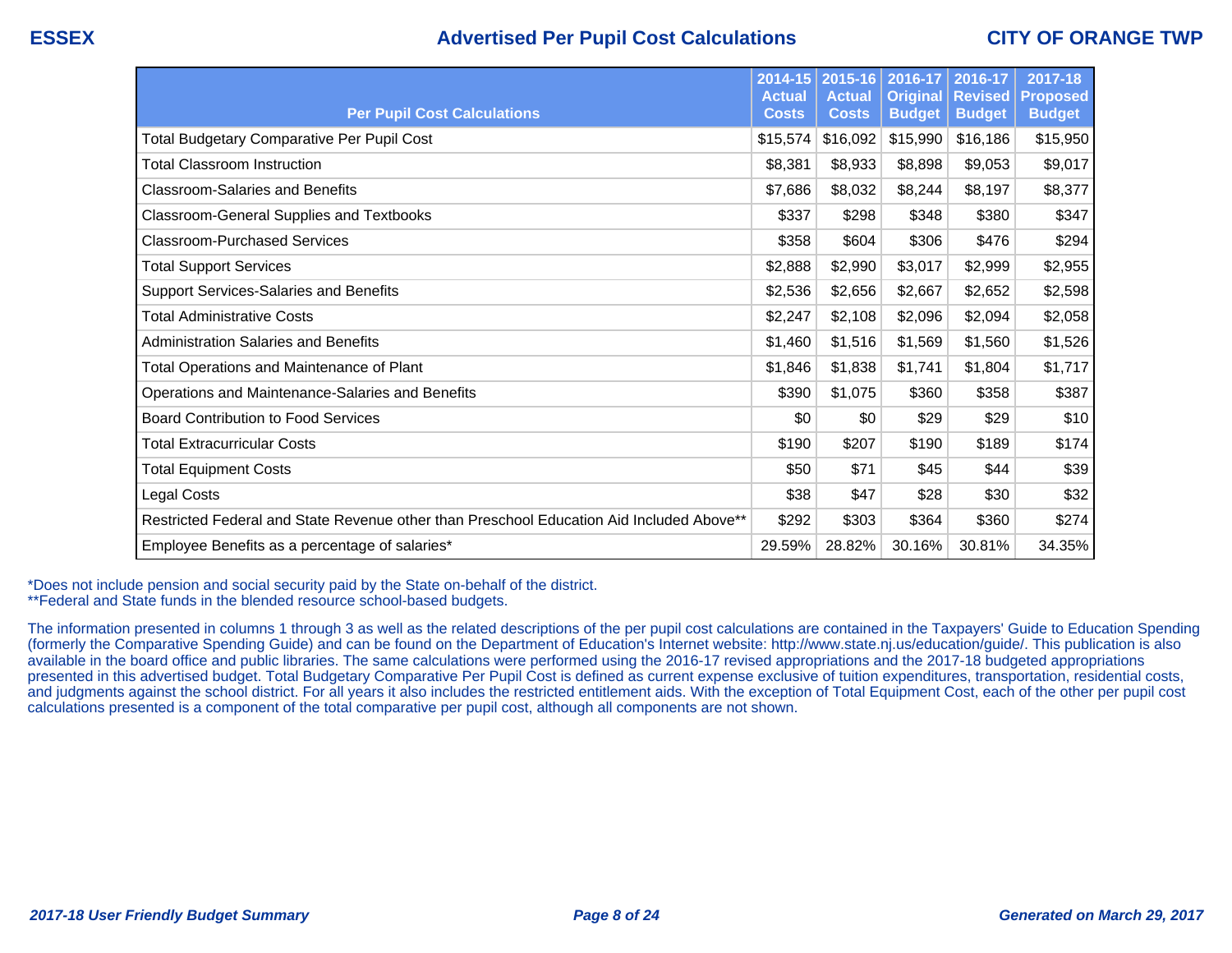## **ESSEX Advertised Blended Resource SBB Statement**

| <b>BUDGET CATEGORY</b>                    | 2015-16    | 2016-17    | 2017-18    |
|-------------------------------------------|------------|------------|------------|
| Resources:                                |            |            |            |
| Adjustment for Prior Year Encumbrances    | 137,803    | 0          |            |
| General Fund Contribution (15-5200)       | 48,392,509 | 48,491,861 | 50,356,074 |
| Restricted State Entitlements (15-3200)   | 0          | 0          |            |
| Restricted Federal Entitlements (15-44XX) | 1,527,671  | 1,860,811  | 1,415,000  |
| <b>Total SBB Resources</b>                | 50,057,983 | 50,352,672 | 51,771,074 |
| Appropriations:                           |            |            |            |
| Instruction (15-XXX-100-XXX)              | 29,768,497 | 30,178,522 | 29,978,490 |
| Support Services (15-XXX-2XX-XXX)         | 19,698,683 | 20,139,451 | 21,783,834 |
| Equipment (15-XXX-XXX-73X)                | 34,080     | 34,699     | 8,750      |
| <b>Total SBB Appropriations</b>           | 49,501,260 | 50,352,672 | 51,771,074 |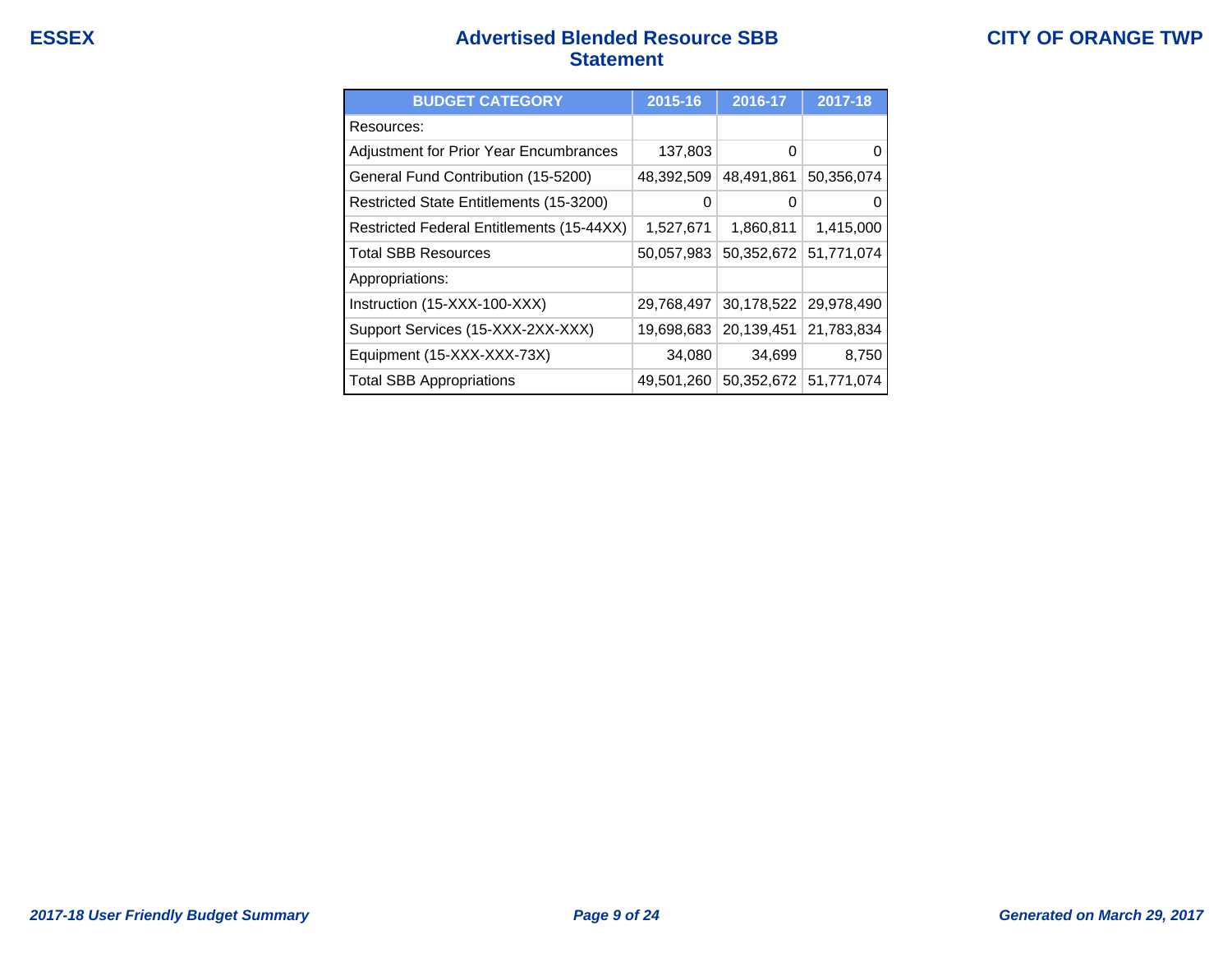| A. Estimated 17-18 School Tax Rate                                     |               |
|------------------------------------------------------------------------|---------------|
| WITHOUT REPAYMENT OF DEBT OR ADJUSTMENTS                               |               |
| (A) General Fund School Levy                                           | 12,045,401    |
| (B) Estimated Net Taxable Valuation (as of 10/01/16)                   | 1,284,813,847 |
| (C) Estimated 17-18 General Fund School Tax Rate=(A)/(B)x100           | 0.9375        |
| WITH REPAYMENT OF DEBT AND ADJUSTMENTS                                 |               |
| (D) Total School Levy                                                  | 12,045,401    |
| (E) Estimated Net Taxable Valuation (as of 10/01/16)                   | 1,284,813,847 |
| (F) Estimated 17-18 Total School Tax Rate=(D)/(E)x100                  | 0.9375        |
|                                                                        |               |
| B. Estimated 17-18 Equalized School Tax Rate                           |               |
| WITHOUT REPAYMENT OF DEBT OR ADJUSTMENTS                               |               |
| (G) General Fund School Levy                                           | 12,045,401    |
| (H) Estimated Equalized Valuation (as of 10/01/16)                     | 1,461,213,094 |
| (I) Estimated 17-18 Equalized General Fund School Tax Rate=(G)/(H)x100 | 0.8243        |
| WITH REPAYMENT OF DEBT AND ADJUSTMENTS                                 |               |
| (J) Total School Levy                                                  | 12,045,401    |
| (K) Estimated Equalized Valuation (as of 10/01/16)                     | 1,461,213,094 |
| (L) Estimated 17-18 Equalized Total School Tax Rate=(J)/(K)x100        | 0.8243        |
|                                                                        |               |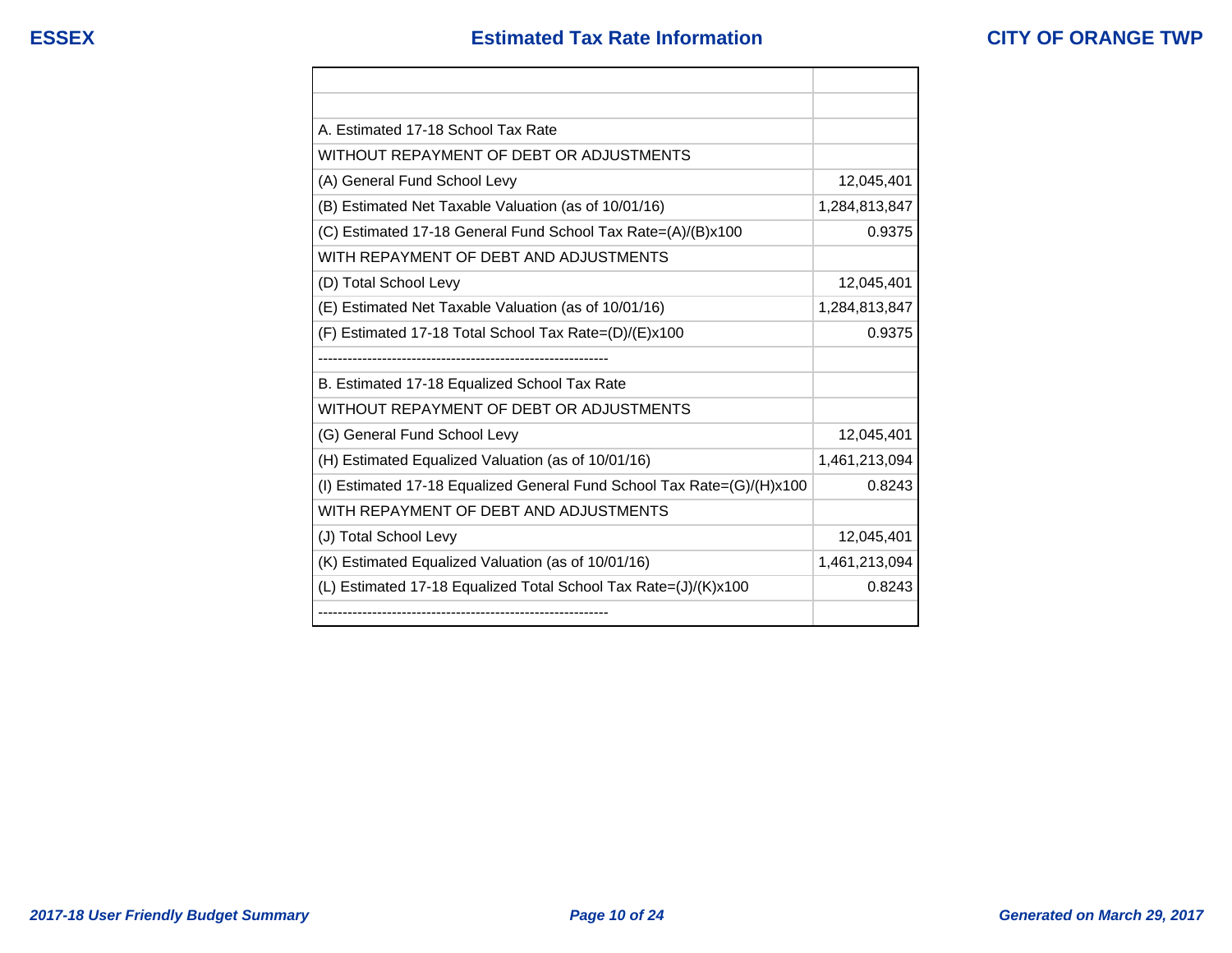#### **NAME=Dr. Paula Howard**

| <b>CATEGORY</b>                                                                           | <b>MEASURE</b>                   |
|-------------------------------------------------------------------------------------------|----------------------------------|
| <b>Job Title</b>                                                                          | <b>Assistant Superintendent</b>  |
| Job Title II                                                                              |                                  |
| Base Annual Salary Amount                                                                 | \$191,232                        |
| Full-Time Equivalent (FTE)                                                                | 1.0                              |
| Shared with Another District?                                                             | N                                |
| <b>Shared County</b>                                                                      |                                  |
| <b>Shared District</b>                                                                    |                                  |
| Job Title Other District                                                                  |                                  |
| Member of Collective Bargaining Unit (CBU)?                                               | N                                |
| <b>Beginning Date of Contract</b>                                                         | 07/01/16                         |
| End Date of Contract                                                                      | 06/30/17                         |
| Contracted Number of Annual Work Days                                                     | 260                              |
| Contracted Number of Annual Vacation Days                                                 | 22                               |
| Contracted Number of Annual Sick Days                                                     | 12                               |
| Contracted Number of Annual Personal Days                                                 | 3                                |
| <b>Contracted Number of Annual Consulting Days</b>                                        | $\boldsymbol{0}$                 |
| Number of Other Contracted Non-Working Days                                               | $\overline{0}$                   |
| Description of Other Contracted Non-Working Days                                          |                                  |
| <b>Total Allowances Amount</b>                                                            | \$0                              |
| <b>Total Bonuses Amount</b>                                                               | \$0                              |
| <b>Total Stipends Amount</b>                                                              | \$0                              |
| District Contributions Above Teacher Contract for Insurance (Health, Dental, Life, Other) | \$0                              |
| District Contributions Above Teacher Contract for Retirement Plans                        | \$0                              |
| Total Contractual Post-Employment Benefit Amount                                          | \$45,000                         |
| Contractual Post-Employment Benefit Description of Payout of Sick days                    | <b>State Contract Regulation</b> |
| Contractual Post-Employment Benefit Description of Payout of Vacation days                | <b>State Contract Regulation</b> |
| Contractual Post-Employment Benefit Description of Payout of Personal days                | <b>State Contract Regulation</b> |
| Contractual Post-Employment Benefit Description of Other Benefits 1                       |                                  |
| Contractual Post-Employment Benefit Description of Other Benefits 2                       |                                  |
| Contractual Post-Employment Benefit Description of Other Benefits 3                       |                                  |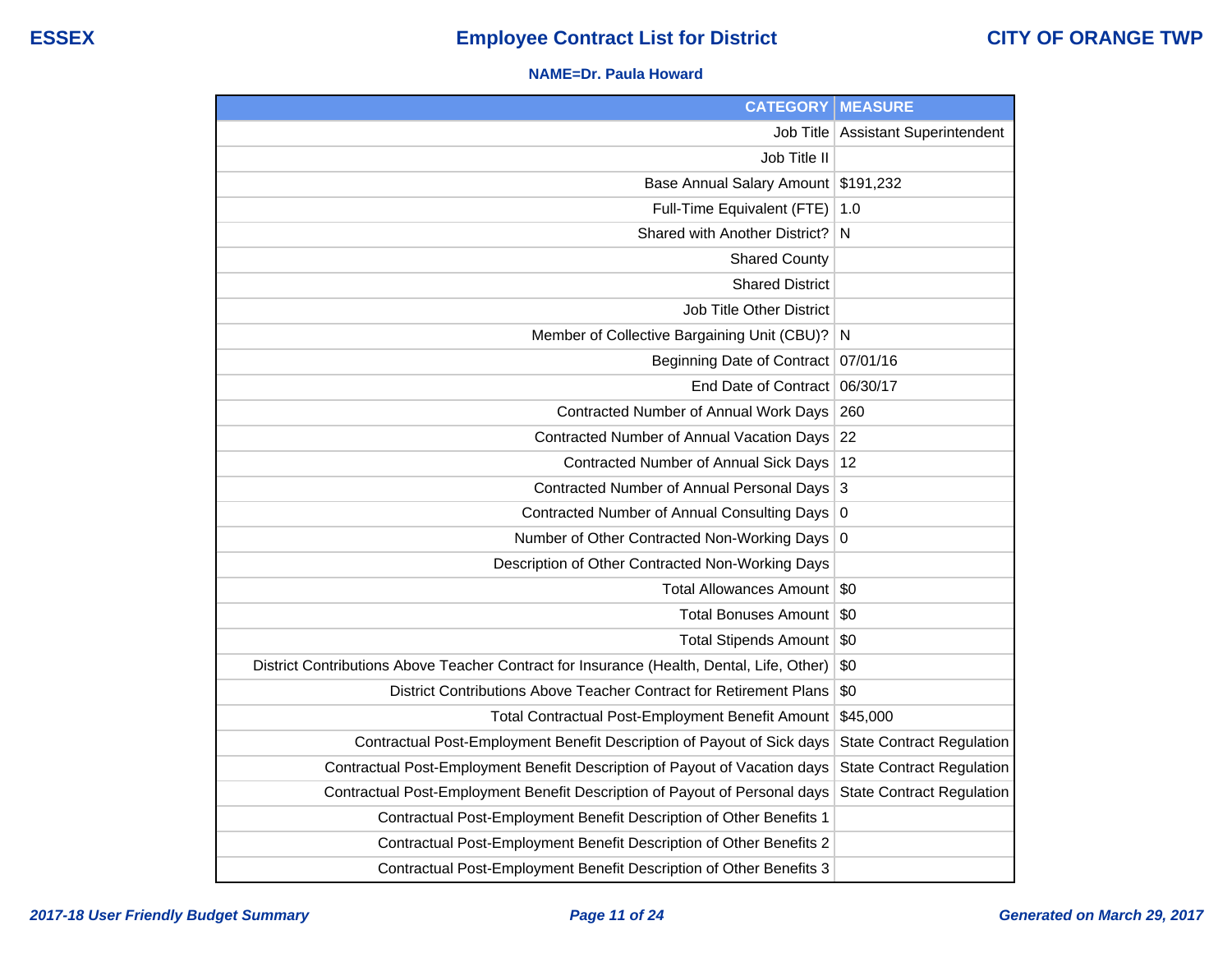#### **NAME=Dr. Paula Howard**

| <b>CATEGORY   MEASURE</b>                                                                                            |  |
|----------------------------------------------------------------------------------------------------------------------|--|
| Total Other/In-Kind Remuneration Amount   \$0                                                                        |  |
| Description of Other/In-Kind Remuneration Annual Option to Buyback Sick Time in Cash   State Contract Regulation     |  |
| Description of Other/In-Kind Remuneration Annual Option to Buyback Vacation Time in Cash   State Contract Regulation |  |
| Description of Other/In-Kind Remuneration Annual Option to Buyback Personal Time in Cash                             |  |
| Description of Other/In-Kind Remuneration Annual Option to Other Remuneration 1                                      |  |
| Description of Other/In-Kind Remuneration Annual Option to Other Remuneration 2                                      |  |
| Description of Other/In-Kind Remuneration Annual Option to Other Remuneration 3                                      |  |
| <b>Additional Comment 1</b>                                                                                          |  |
| <b>Additional Comment 2</b>                                                                                          |  |
| <b>Additional Comment 3</b>                                                                                          |  |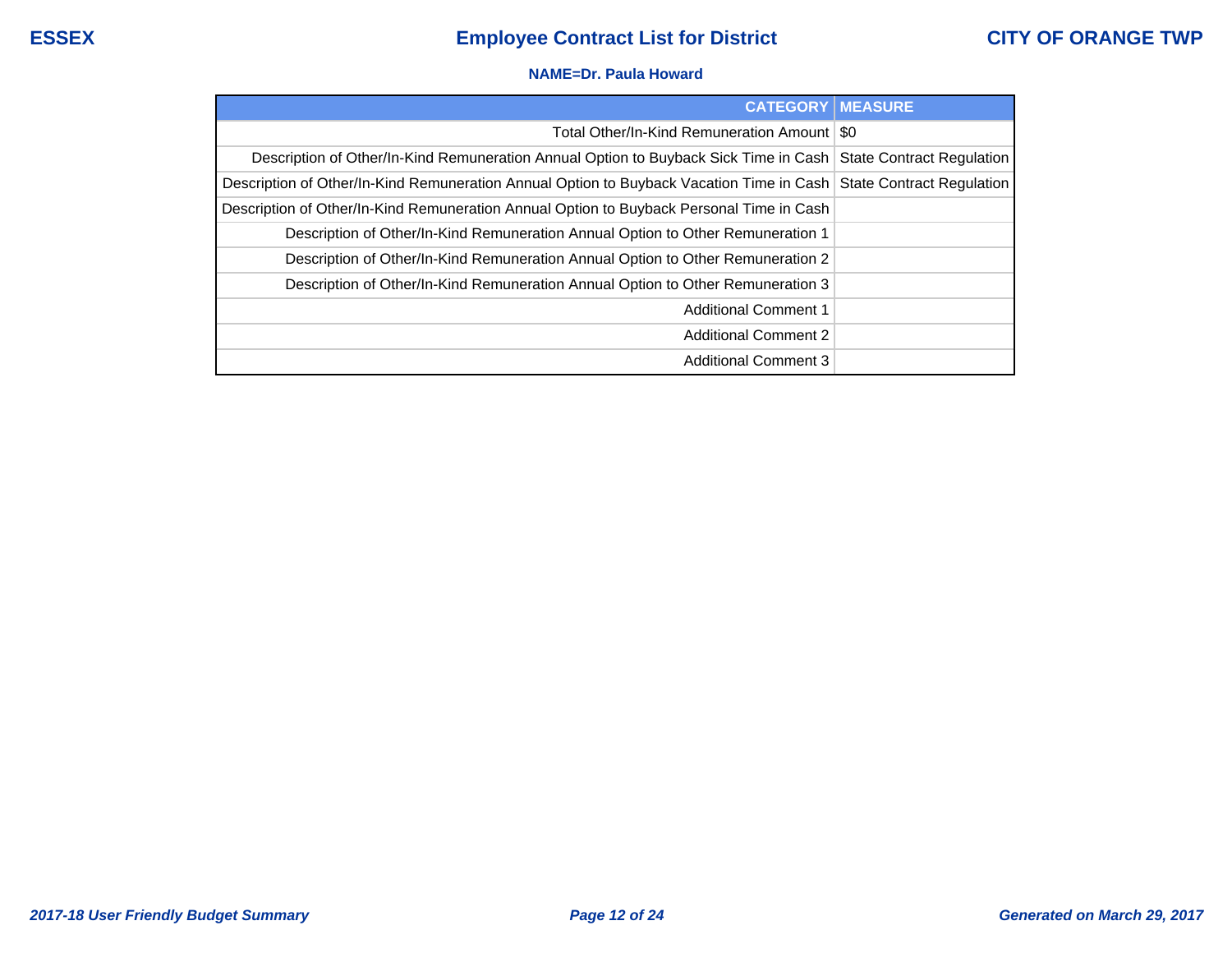#### **NAME=Mr. Adekunle James**

| <b>CATEGORY</b>                                                                           | <b>MEASURE</b>                   |
|-------------------------------------------------------------------------------------------|----------------------------------|
| Job Title                                                                                 | <b>Business Administrator</b>    |
| Job Title II                                                                              |                                  |
| Base Annual Salary Amount                                                                 | \$171,360                        |
| Full-Time Equivalent (FTE)                                                                | 1.0                              |
| Shared with Another District?                                                             | N                                |
| <b>Shared County</b>                                                                      |                                  |
| <b>Shared District</b>                                                                    |                                  |
| Job Title Other District                                                                  |                                  |
| Member of Collective Bargaining Unit (CBU)?                                               | N                                |
| <b>Beginning Date of Contract</b>                                                         | 07/01/16                         |
| End Date of Contract                                                                      | 06/30/17                         |
| Contracted Number of Annual Work Days                                                     | 260                              |
| Contracted Number of Annual Vacation Days                                                 | 22                               |
| Contracted Number of Annual Sick Days                                                     | 12                               |
| Contracted Number of Annual Personal Days                                                 | 3                                |
| Contracted Number of Annual Consulting Days                                               | 0                                |
| Number of Other Contracted Non-Working Days                                               | 0                                |
| Description of Other Contracted Non-Working Days                                          |                                  |
| <b>Total Allowances Amount</b>                                                            | \$0                              |
| <b>Total Bonuses Amount</b>                                                               | \$0                              |
| <b>Total Stipends Amount</b>                                                              | \$0                              |
| District Contributions Above Teacher Contract for Insurance (Health, Dental, Life, Other) | \$0                              |
| District Contributions Above Teacher Contract for Retirement Plans                        | \$0                              |
| Total Contractual Post-Employment Benefit Amount                                          | \$45,000                         |
| Contractual Post-Employment Benefit Description of Payout of Sick days                    | <b>State Contract Regulation</b> |
| Contractual Post-Employment Benefit Description of Payout of Vacation days                | <b>State Contract Regulation</b> |
| Contractual Post-Employment Benefit Description of Payout of Personal days                | <b>State Contract Regulation</b> |
| Contractual Post-Employment Benefit Description of Other Benefits 1                       |                                  |
| Contractual Post-Employment Benefit Description of Other Benefits 2                       |                                  |
| Contractual Post-Employment Benefit Description of Other Benefits 3                       |                                  |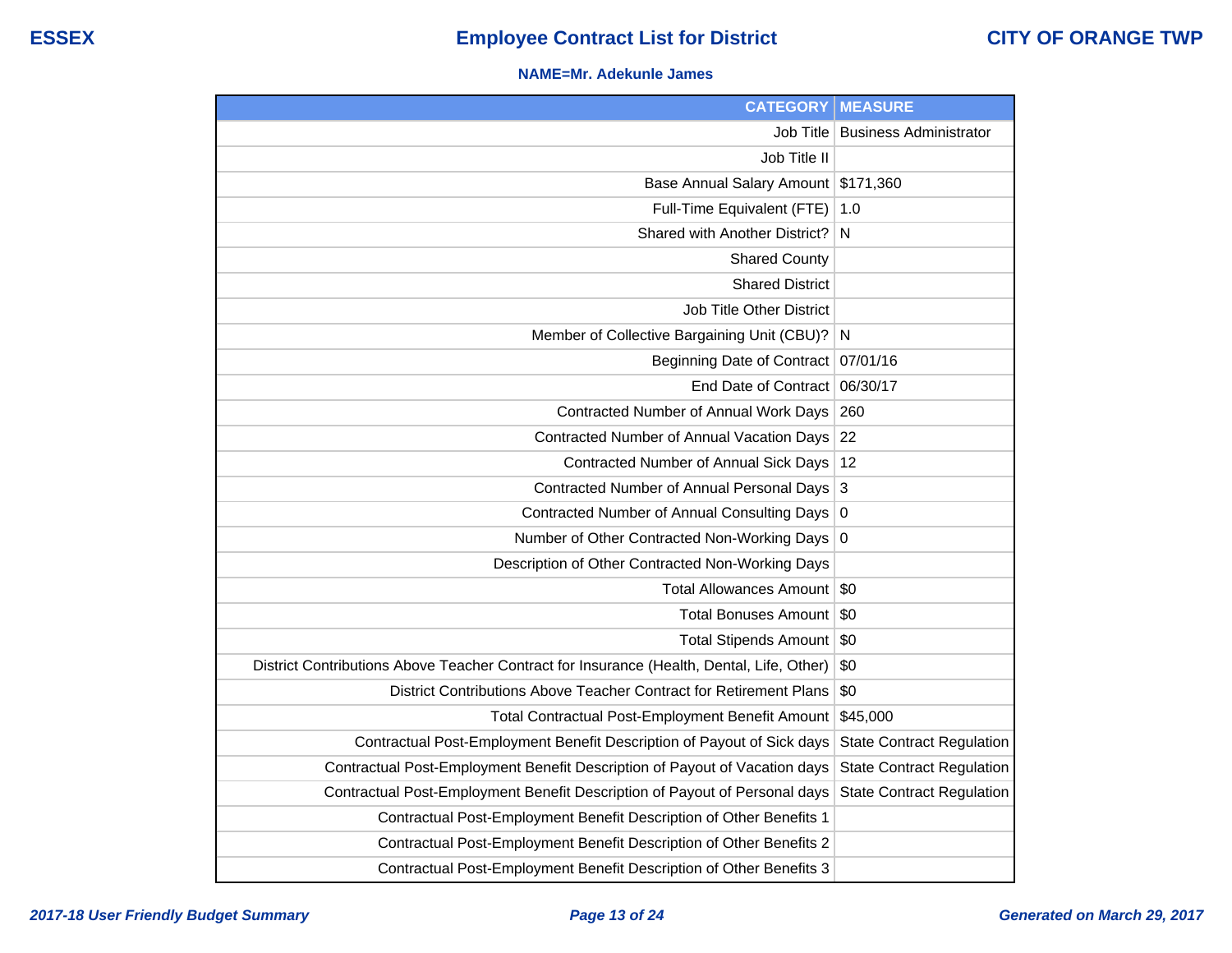#### **NAME=Mr. Adekunle James**

| <b>CATEGORY   MEASURE</b>                                                                |  |
|------------------------------------------------------------------------------------------|--|
| Total Other/In-Kind Remuneration Amount   \$0                                            |  |
| Description of Other/In-Kind Remuneration Annual Option to Buyback Sick Time in Cash     |  |
| Description of Other/In-Kind Remuneration Annual Option to Buyback Vacation Time in Cash |  |
| Description of Other/In-Kind Remuneration Annual Option to Buyback Personal Time in Cash |  |
| Description of Other/In-Kind Remuneration Annual Option to Other Remuneration 1          |  |
| Description of Other/In-Kind Remuneration Annual Option to Other Remuneration 2          |  |
| Description of Other/In-Kind Remuneration Annual Option to Other Remuneration 3          |  |
| <b>Additional Comment 1</b>                                                              |  |
| <b>Additional Comment 2</b>                                                              |  |
| <b>Additional Comment 3</b>                                                              |  |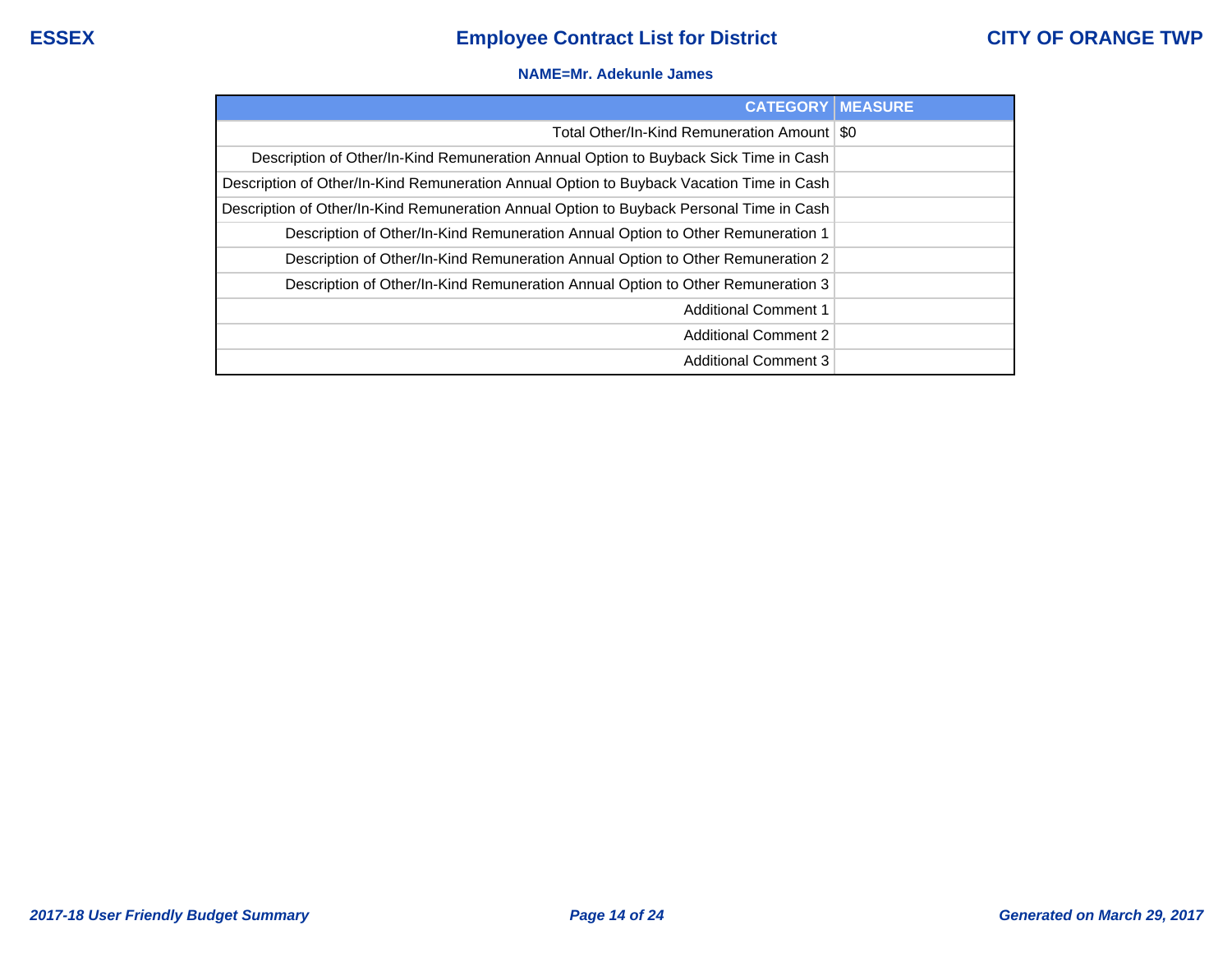## **NAME=Mr. Akindele Ayodele**

| <b>CATEGORY</b>                                                                           | <b>MEASURE</b>                   |
|-------------------------------------------------------------------------------------------|----------------------------------|
| Job Title                                                                                 | Assistant Business Administrator |
| Job Title II                                                                              |                                  |
| <b>Base Annual Salary Amount</b>                                                          | \$108,720                        |
| Full-Time Equivalent (FTE)                                                                | 1.0                              |
| Shared with Another District?                                                             | N                                |
| <b>Shared County</b>                                                                      |                                  |
| <b>Shared District</b>                                                                    |                                  |
| <b>Job Title Other District</b>                                                           |                                  |
| Member of Collective Bargaining Unit (CBU)?                                               | N                                |
| <b>Beginning Date of Contract</b>                                                         | 07/01/16                         |
| End Date of Contract                                                                      | 06/30/17                         |
| Contracted Number of Annual Work Days                                                     | 260                              |
| Contracted Number of Annual Vacation Days                                                 | 22                               |
| Contracted Number of Annual Sick Days                                                     | 12                               |
| Contracted Number of Annual Personal Days                                                 | 3                                |
| Contracted Number of Annual Consulting Days                                               | $\overline{0}$                   |
| Number of Other Contracted Non-Working Days                                               | 0                                |
| Description of Other Contracted Non-Working Days                                          |                                  |
| <b>Total Allowances Amount</b>                                                            | \$0                              |
| <b>Total Bonuses Amount</b>                                                               | \$0                              |
| Total Stipends Amount \$0                                                                 |                                  |
| District Contributions Above Teacher Contract for Insurance (Health, Dental, Life, Other) | \$0                              |
| District Contributions Above Teacher Contract for Retirement Plans                        | \$0                              |
| <b>Total Contractual Post-Employment Benefit Amount</b>                                   | \$45,000                         |
| Contractual Post-Employment Benefit Description of Payout of Sick days                    | <b>State Contract Regulation</b> |
| Contractual Post-Employment Benefit Description of Payout of Vacation days                | <b>State Contract Regulation</b> |
| Contractual Post-Employment Benefit Description of Payout of Personal days                | <b>State Contract Regulation</b> |
| Contractual Post-Employment Benefit Description of Other Benefits 1                       |                                  |
| Contractual Post-Employment Benefit Description of Other Benefits 2                       |                                  |
| Contractual Post-Employment Benefit Description of Other Benefits 3                       |                                  |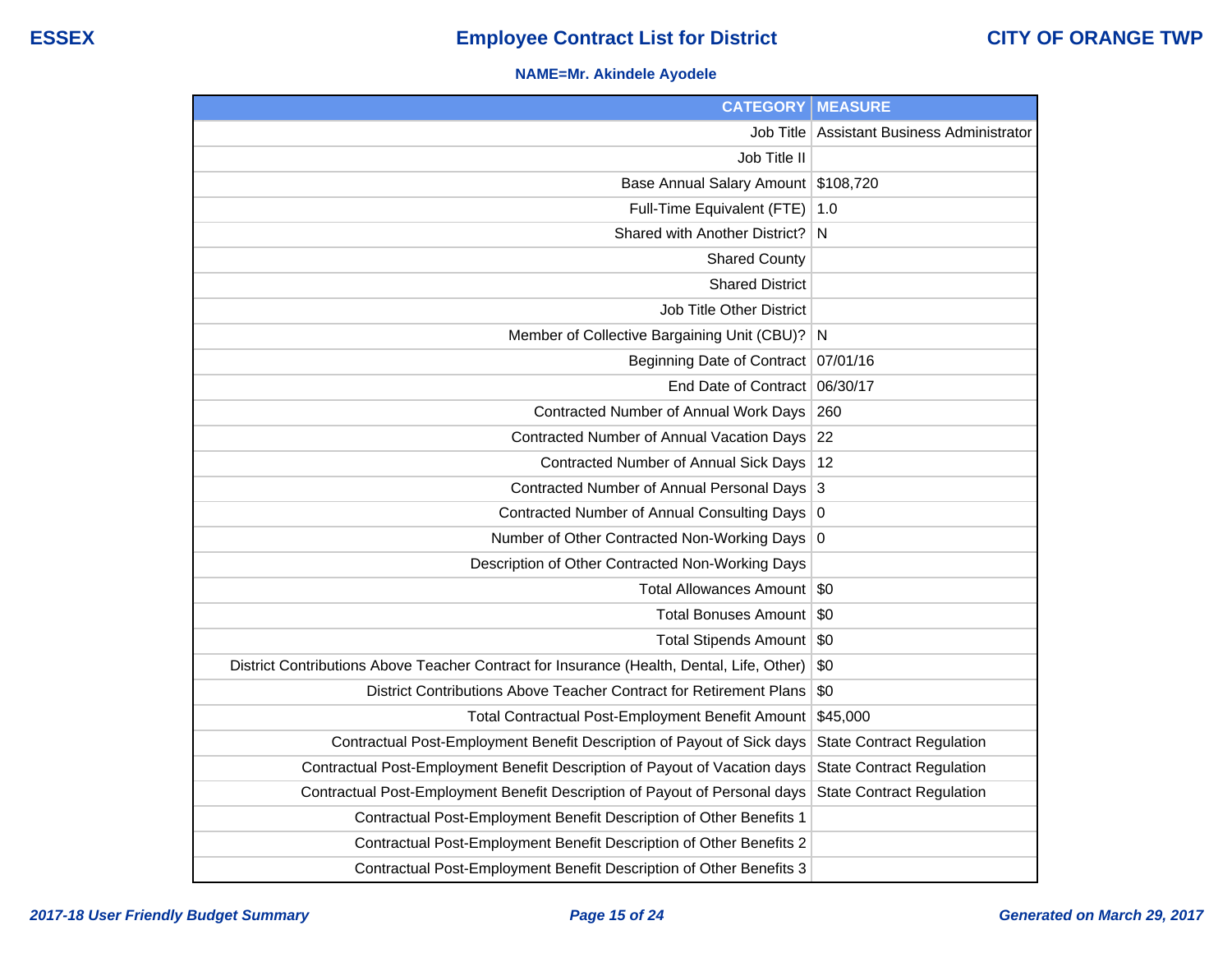## **NAME=Mr. Akindele Ayodele**

| <b>CATEGORY</b>                                                                          | <b>MEASURE</b> |
|------------------------------------------------------------------------------------------|----------------|
| Total Other/In-Kind Remuneration Amount   \$0                                            |                |
| Description of Other/In-Kind Remuneration Annual Option to Buyback Sick Time in Cash     |                |
| Description of Other/In-Kind Remuneration Annual Option to Buyback Vacation Time in Cash |                |
| Description of Other/In-Kind Remuneration Annual Option to Buyback Personal Time in Cash |                |
| Description of Other/In-Kind Remuneration Annual Option to Other Remuneration 1          |                |
| Description of Other/In-Kind Remuneration Annual Option to Other Remuneration 2          |                |
| Description of Other/In-Kind Remuneration Annual Option to Other Remuneration 3          |                |
| <b>Additional Comment 1</b>                                                              |                |
| <b>Additional Comment 2</b>                                                              |                |
| <b>Additional Comment 3</b>                                                              |                |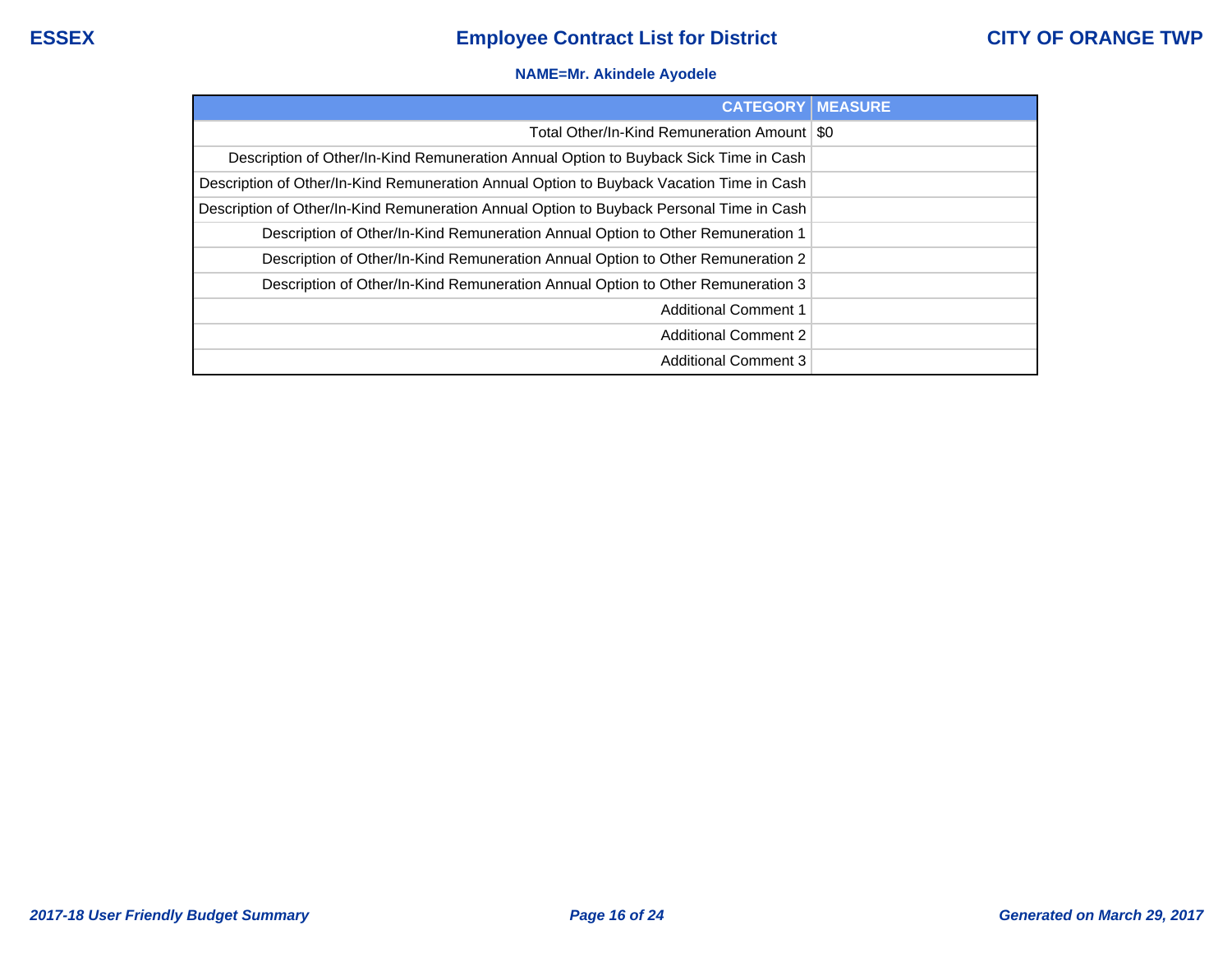#### **NAME=Mr. Jason Cordes**

| <b>CATEGORY</b>                                                                           | <b>MEASURE</b>                   |
|-------------------------------------------------------------------------------------------|----------------------------------|
| <b>Job Title</b>                                                                          | <b>Information Technology</b>    |
| Job Title II                                                                              |                                  |
| Base Annual Salary Amount                                                                 | \$83,616                         |
| Full-Time Equivalent (FTE)                                                                | 1.0                              |
| Shared with Another District?                                                             | N                                |
| <b>Shared County</b>                                                                      |                                  |
| <b>Shared District</b>                                                                    |                                  |
| Job Title Other District                                                                  |                                  |
| Member of Collective Bargaining Unit (CBU)?                                               | N                                |
| <b>Beginning Date of Contract</b>                                                         | 07/01/16                         |
| End Date of Contract                                                                      | 06/30/17                         |
| Contracted Number of Annual Work Days                                                     | 260                              |
| Contracted Number of Annual Vacation Days                                                 | 22                               |
| Contracted Number of Annual Sick Days                                                     | 12                               |
| Contracted Number of Annual Personal Days                                                 | 3                                |
| Contracted Number of Annual Consulting Days                                               | 0                                |
| Number of Other Contracted Non-Working Days                                               | $\overline{0}$                   |
| Description of Other Contracted Non-Working Days                                          |                                  |
| <b>Total Allowances Amount</b>                                                            | \$0                              |
| <b>Total Bonuses Amount</b>                                                               | \$0                              |
| <b>Total Stipends Amount</b>                                                              | \$0                              |
| District Contributions Above Teacher Contract for Insurance (Health, Dental, Life, Other) | \$0                              |
| District Contributions Above Teacher Contract for Retirement Plans                        | \$0                              |
| Total Contractual Post-Employment Benefit Amount                                          | \$45,000                         |
| Contractual Post-Employment Benefit Description of Payout of Sick days                    | <b>State Contract Regulation</b> |
| Contractual Post-Employment Benefit Description of Payout of Vacation days                | <b>State Contract Regulation</b> |
| Contractual Post-Employment Benefit Description of Payout of Personal days                | <b>State Contract Regulation</b> |
| Contractual Post-Employment Benefit Description of Other Benefits 1                       |                                  |
| Contractual Post-Employment Benefit Description of Other Benefits 2                       |                                  |
| Contractual Post-Employment Benefit Description of Other Benefits 3                       |                                  |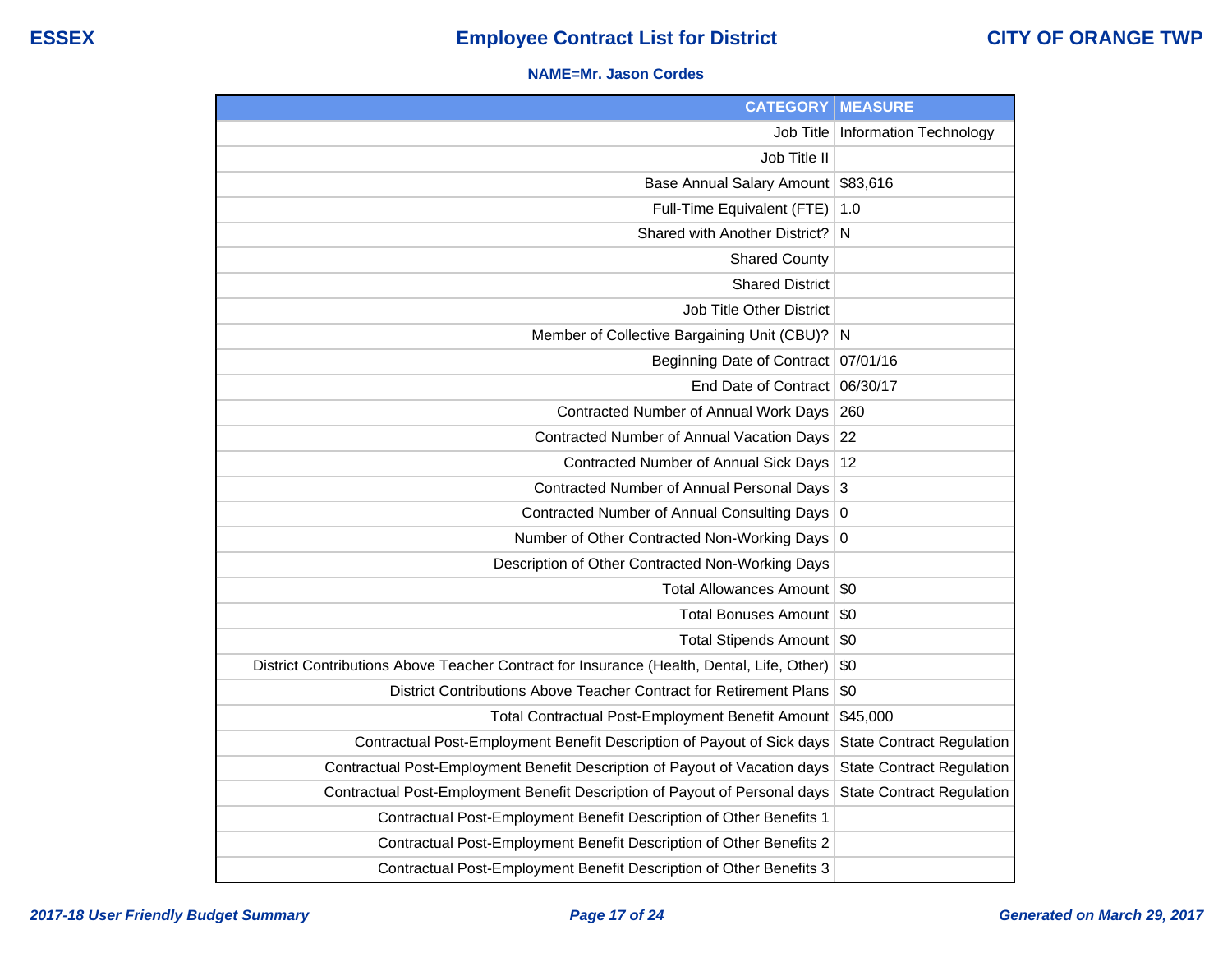#### **NAME=Mr. Jason Cordes**

| <b>CATEGORY   MEASURE</b>                                                                |  |
|------------------------------------------------------------------------------------------|--|
| Total Other/In-Kind Remuneration Amount   \$0                                            |  |
| Description of Other/In-Kind Remuneration Annual Option to Buyback Sick Time in Cash     |  |
| Description of Other/In-Kind Remuneration Annual Option to Buyback Vacation Time in Cash |  |
| Description of Other/In-Kind Remuneration Annual Option to Buyback Personal Time in Cash |  |
| Description of Other/In-Kind Remuneration Annual Option to Other Remuneration 1          |  |
| Description of Other/In-Kind Remuneration Annual Option to Other Remuneration 2          |  |
| Description of Other/In-Kind Remuneration Annual Option to Other Remuneration 3          |  |
| <b>Additional Comment 1</b>                                                              |  |
| <b>Additional Comment 2</b>                                                              |  |
| <b>Additional Comment 3</b>                                                              |  |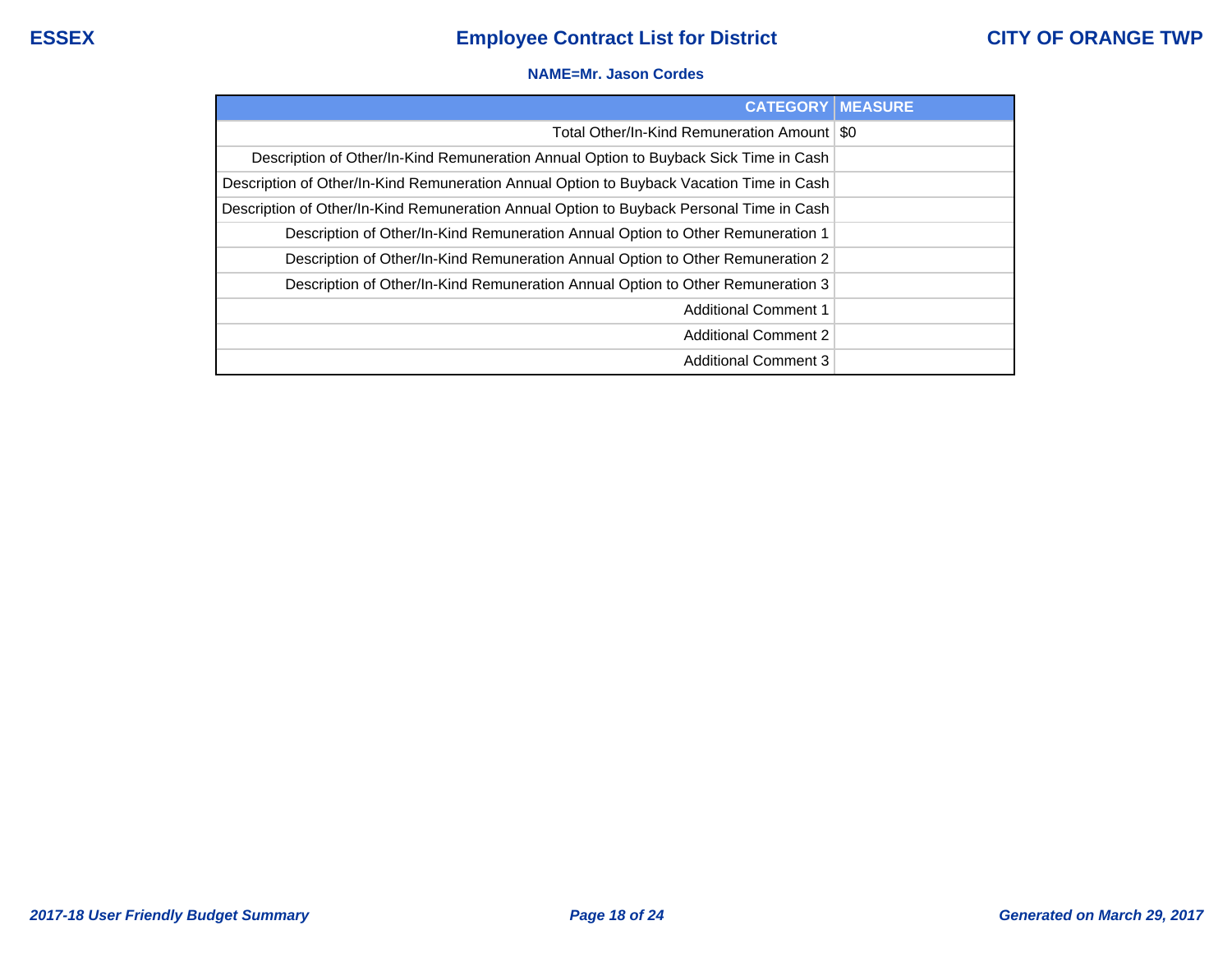## **NAME=Mr. Rodney West**

| <b>CATEGORY</b>                                                                           | <b>MEASURE</b>                     |
|-------------------------------------------------------------------------------------------|------------------------------------|
|                                                                                           | Job Title   Information Technology |
| Job Title II                                                                              |                                    |
| Base Annual Salary Amount                                                                 | \$103,752                          |
| Full-Time Equivalent (FTE)                                                                | 1.0                                |
| Shared with Another District?                                                             | N                                  |
| <b>Shared County</b>                                                                      |                                    |
| <b>Shared District</b>                                                                    |                                    |
| Job Title Other District                                                                  |                                    |
| Member of Collective Bargaining Unit (CBU)?                                               | N                                  |
| Beginning Date of Contract                                                                | 07/01/16                           |
| End Date of Contract                                                                      | 06/30/17                           |
| Contracted Number of Annual Work Days                                                     | 260                                |
| Contracted Number of Annual Vacation Days                                                 | 22                                 |
| Contracted Number of Annual Sick Days                                                     | 12                                 |
| Contracted Number of Annual Personal Days                                                 | $\mathbf{3}$                       |
| Contracted Number of Annual Consulting Days                                               | 0                                  |
| Number of Other Contracted Non-Working Days 0                                             |                                    |
| Description of Other Contracted Non-Working Days                                          |                                    |
| Total Allowances Amount                                                                   | \$0                                |
| <b>Total Bonuses Amount</b>                                                               | \$0                                |
| Total Stipends Amount                                                                     | \$0                                |
| District Contributions Above Teacher Contract for Insurance (Health, Dental, Life, Other) | \$0                                |
| District Contributions Above Teacher Contract for Retirement Plans                        | \$0                                |
| Total Contractual Post-Employment Benefit Amount                                          | \$45,000                           |
| Contractual Post-Employment Benefit Description of Payout of Sick days                    | <b>State Contract Regulation</b>   |
| Contractual Post-Employment Benefit Description of Payout of Vacation days                | <b>State Contract Regulation</b>   |
| Contractual Post-Employment Benefit Description of Payout of Personal days                | <b>State Contract Regulation</b>   |
| Contractual Post-Employment Benefit Description of Other Benefits 1                       |                                    |
| Contractual Post-Employment Benefit Description of Other Benefits 2                       |                                    |
| Contractual Post-Employment Benefit Description of Other Benefits 3                       |                                    |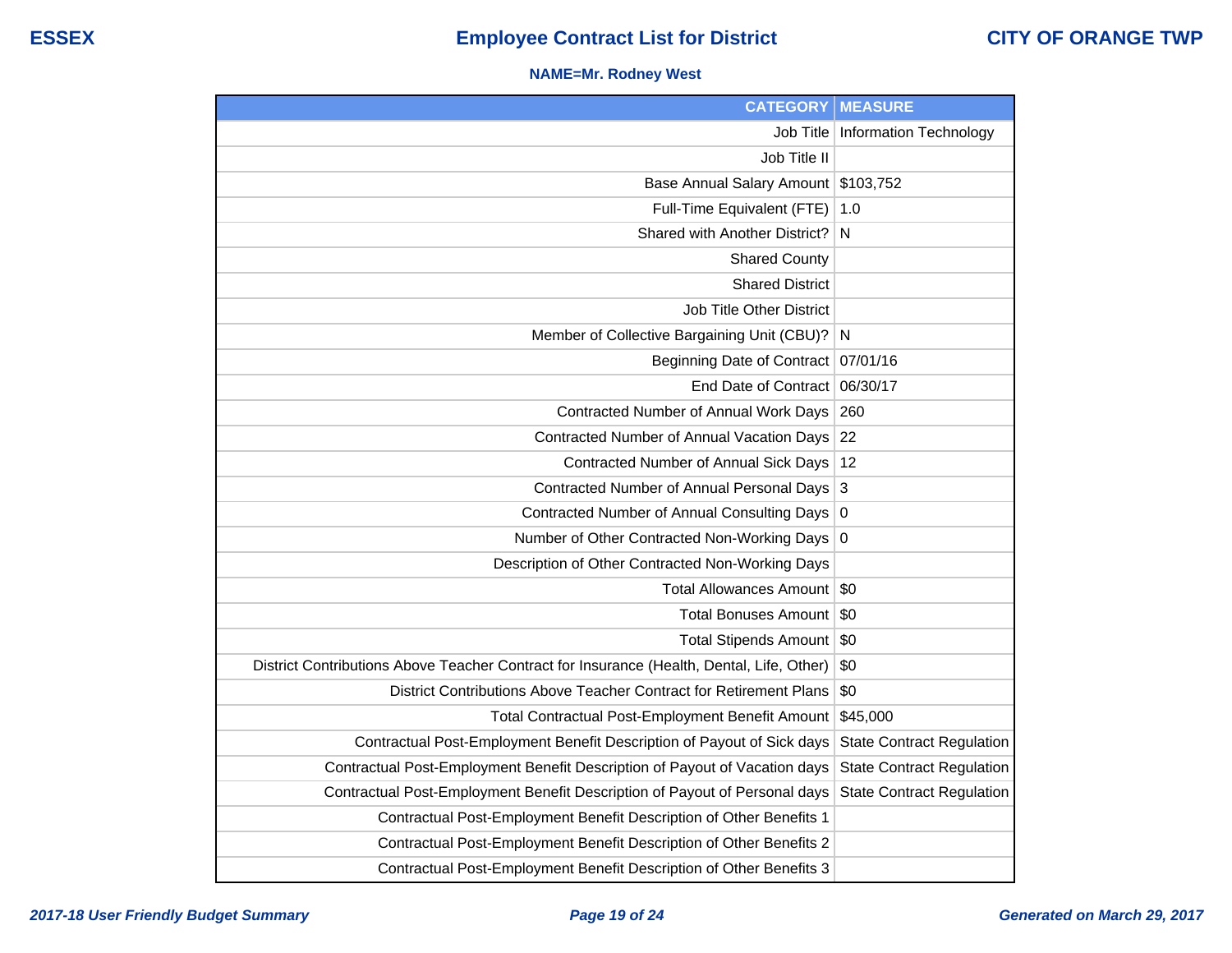## **NAME=Mr. Rodney West**

| <b>CATEGORY   MEASURE</b>                                                                |  |
|------------------------------------------------------------------------------------------|--|
| Total Other/In-Kind Remuneration Amount   \$0                                            |  |
| Description of Other/In-Kind Remuneration Annual Option to Buyback Sick Time in Cash     |  |
| Description of Other/In-Kind Remuneration Annual Option to Buyback Vacation Time in Cash |  |
| Description of Other/In-Kind Remuneration Annual Option to Buyback Personal Time in Cash |  |
| Description of Other/In-Kind Remuneration Annual Option to Other Remuneration 1          |  |
| Description of Other/In-Kind Remuneration Annual Option to Other Remuneration 2          |  |
| Description of Other/In-Kind Remuneration Annual Option to Other Remuneration 3          |  |
| <b>Additional Comment 1</b>                                                              |  |
| <b>Additional Comment 2</b>                                                              |  |
| <b>Additional Comment 3</b>                                                              |  |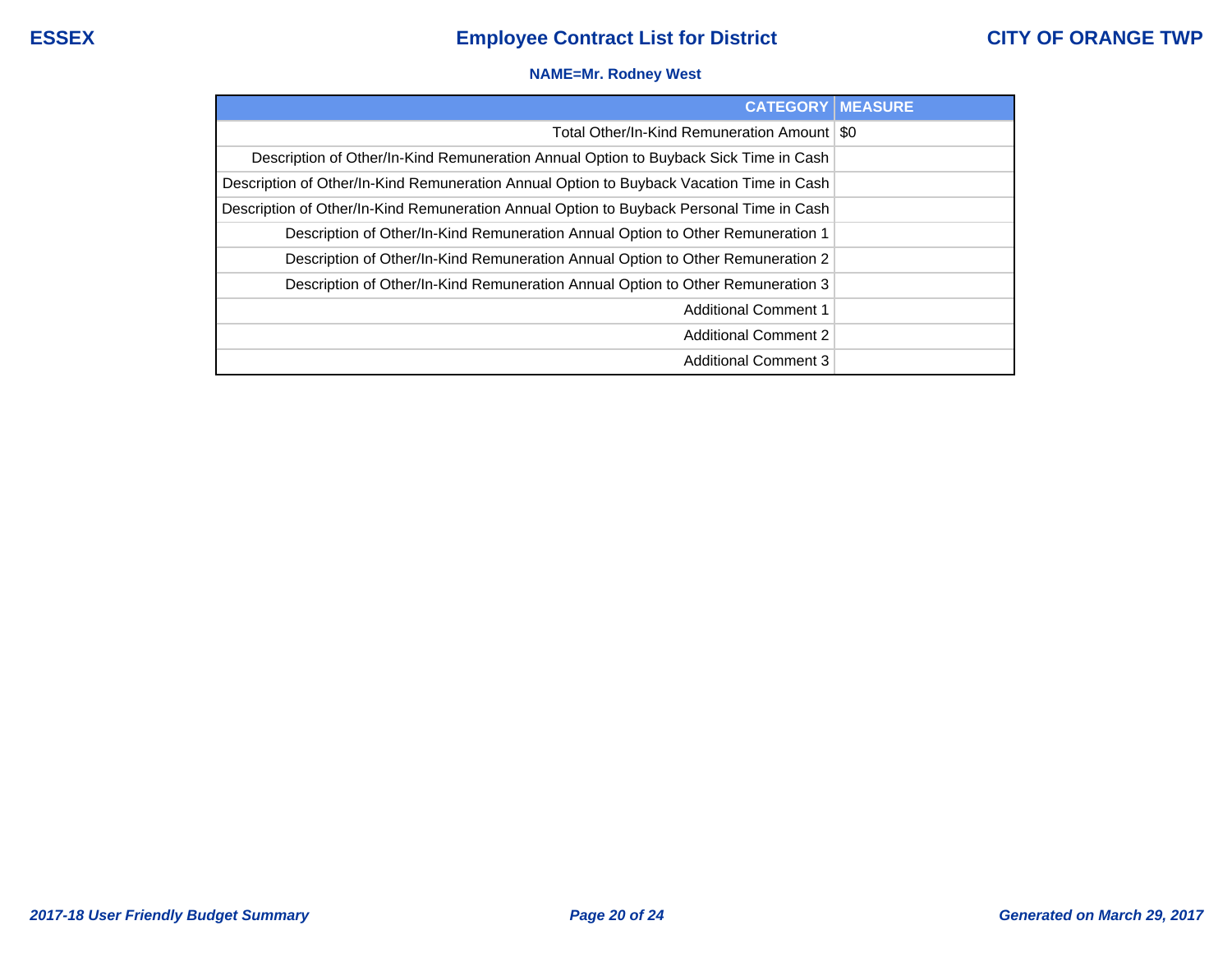## **NAME=Mr. William Grenger**

| <b>CATEGORY</b>                                                                           | <b>MEASURE</b>                     |
|-------------------------------------------------------------------------------------------|------------------------------------|
|                                                                                           | Job Title   Information Technology |
| Job Title II                                                                              |                                    |
| Base Annual Salary Amount                                                                 | \$102,624                          |
| Full-Time Equivalent (FTE)                                                                | 1.0                                |
| Shared with Another District?                                                             | N                                  |
| <b>Shared County</b>                                                                      |                                    |
| <b>Shared District</b>                                                                    |                                    |
| Job Title Other District                                                                  |                                    |
| Member of Collective Bargaining Unit (CBU)?                                               | <sup>N</sup>                       |
| Beginning Date of Contract                                                                | 07/01/16                           |
| End Date of Contract                                                                      | 06/30/17                           |
| Contracted Number of Annual Work Days                                                     | 260                                |
| Contracted Number of Annual Vacation Days                                                 | 22                                 |
| Contracted Number of Annual Sick Days                                                     | 12                                 |
| Contracted Number of Annual Personal Days                                                 | $\mathbf{3}$                       |
| Contracted Number of Annual Consulting Days                                               | 0                                  |
| Number of Other Contracted Non-Working Days 0                                             |                                    |
| Description of Other Contracted Non-Working Days                                          |                                    |
| Total Allowances Amount                                                                   | -\$0                               |
| <b>Total Bonuses Amount</b>                                                               | \$0                                |
| <b>Total Stipends Amount</b>                                                              | \$0                                |
| District Contributions Above Teacher Contract for Insurance (Health, Dental, Life, Other) | \$0                                |
| District Contributions Above Teacher Contract for Retirement Plans                        | \$0                                |
| Total Contractual Post-Employment Benefit Amount                                          | \$45,000                           |
| Contractual Post-Employment Benefit Description of Payout of Sick days                    | <b>State Contract Regulation</b>   |
| Contractual Post-Employment Benefit Description of Payout of Vacation days                | <b>State Contract Regulation</b>   |
| Contractual Post-Employment Benefit Description of Payout of Personal days                | <b>State Contract Regulation</b>   |
| Contractual Post-Employment Benefit Description of Other Benefits 1                       |                                    |
| Contractual Post-Employment Benefit Description of Other Benefits 2                       |                                    |
| Contractual Post-Employment Benefit Description of Other Benefits 3                       |                                    |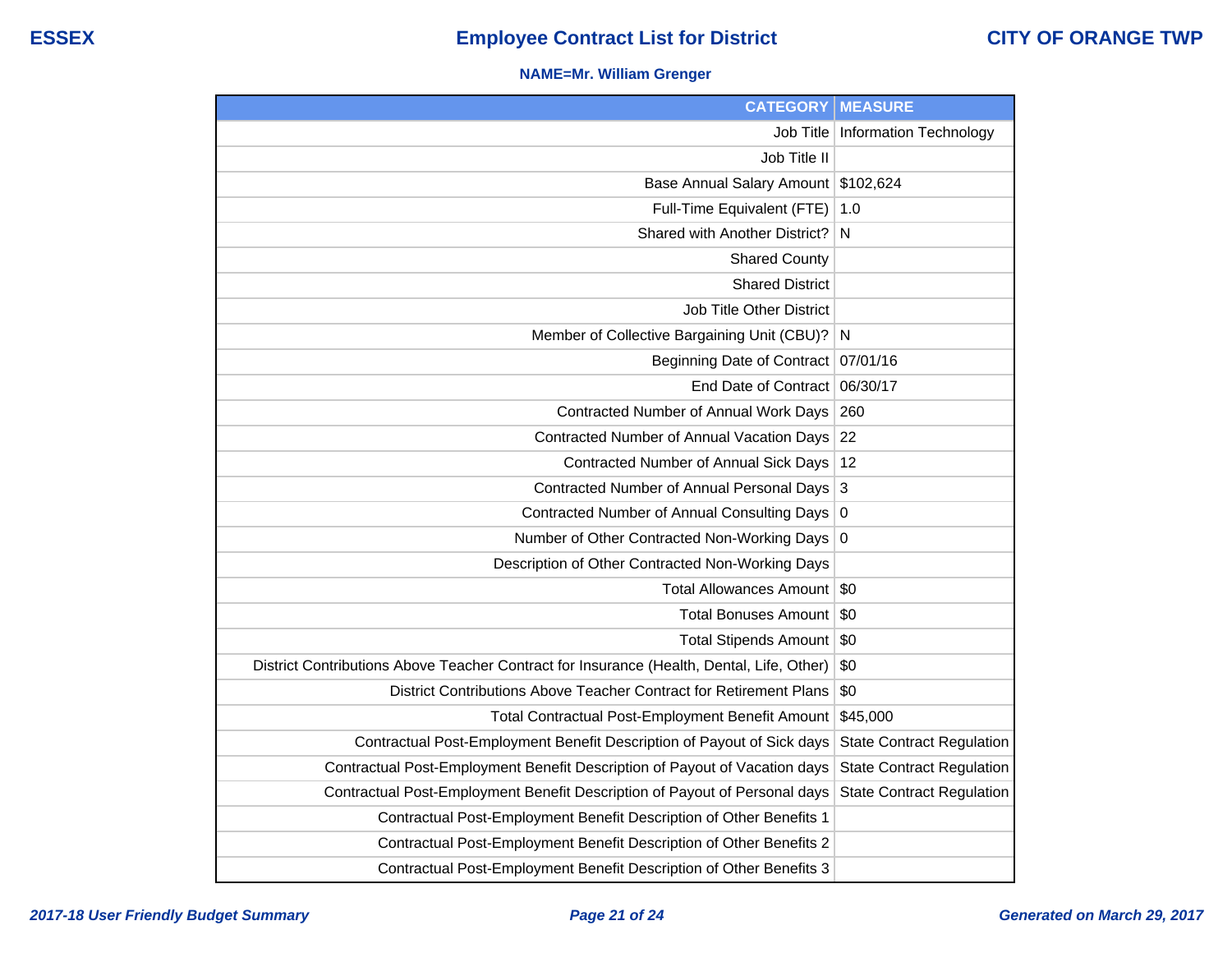## **NAME=Mr. William Grenger**

| <b>CATEGORY   MEASURE</b>                                                                |  |
|------------------------------------------------------------------------------------------|--|
| Total Other/In-Kind Remuneration Amount   \$0                                            |  |
| Description of Other/In-Kind Remuneration Annual Option to Buyback Sick Time in Cash     |  |
| Description of Other/In-Kind Remuneration Annual Option to Buyback Vacation Time in Cash |  |
| Description of Other/In-Kind Remuneration Annual Option to Buyback Personal Time in Cash |  |
| Description of Other/In-Kind Remuneration Annual Option to Other Remuneration 1          |  |
| Description of Other/In-Kind Remuneration Annual Option to Other Remuneration 2          |  |
| Description of Other/In-Kind Remuneration Annual Option to Other Remuneration 3          |  |
| <b>Additional Comment 1</b>                                                              |  |
| <b>Additional Comment 2</b>                                                              |  |
| <b>Additional Comment 3</b>                                                              |  |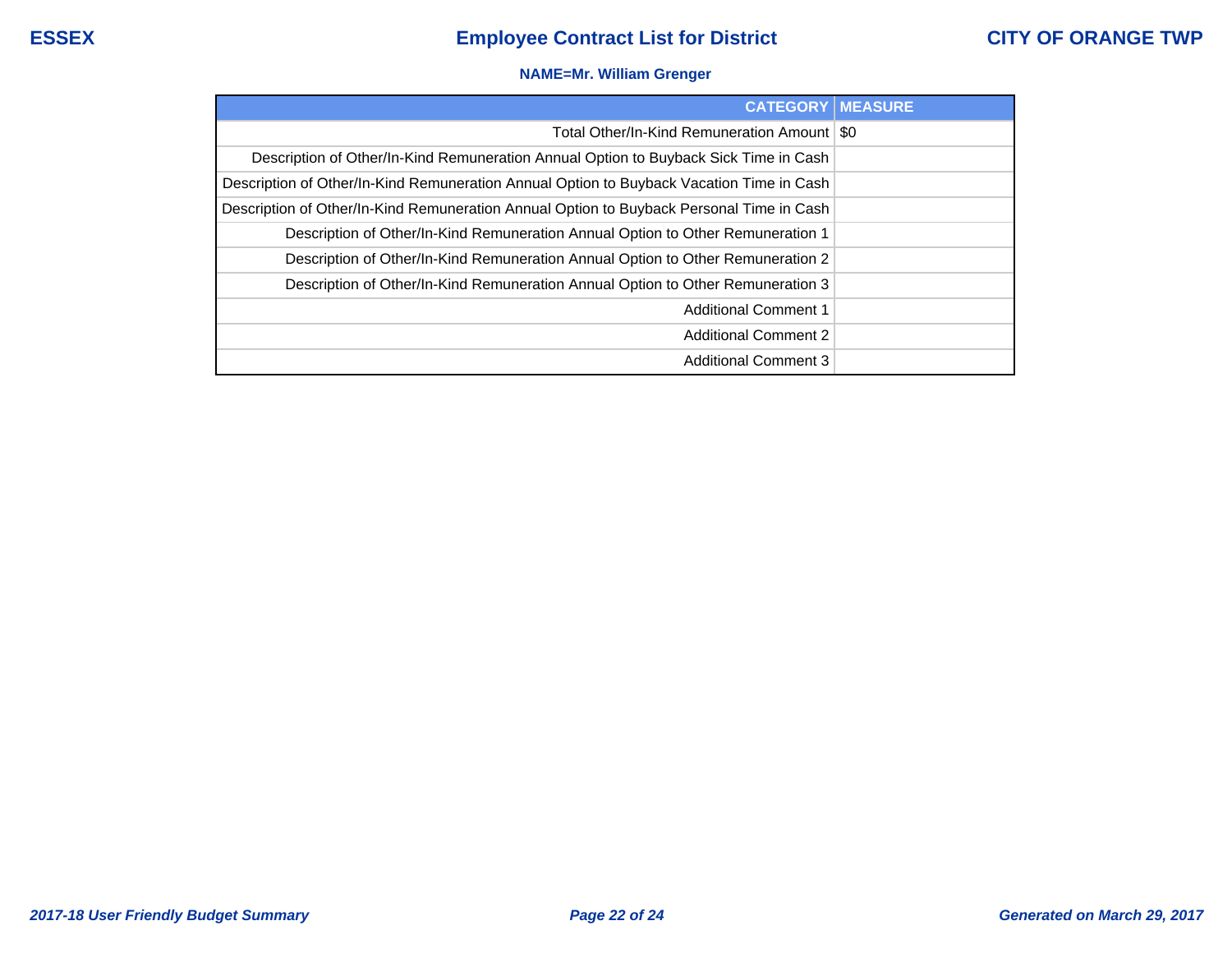## **NAME=Ms. Belinda Scott-Smiley**

| <b>CATEGORY</b>                                                                           | <b>MEASURE</b>                   |
|-------------------------------------------------------------------------------------------|----------------------------------|
| <b>Job Title</b>                                                                          | <b>Administrative Assistant</b>  |
| Job Title II                                                                              |                                  |
| Base Annual Salary Amount                                                                 | \$153,696                        |
| Full-Time Equivalent (FTE)                                                                | 1.0                              |
| Shared with Another District?                                                             | N                                |
| <b>Shared County</b>                                                                      |                                  |
| <b>Shared District</b>                                                                    |                                  |
| Job Title Other District                                                                  |                                  |
| Member of Collective Bargaining Unit (CBU)?                                               | N                                |
| <b>Beginning Date of Contract</b>                                                         | 07/01/16                         |
| End Date of Contract                                                                      | 06/30/17                         |
| Contracted Number of Annual Work Days                                                     | 260                              |
| Contracted Number of Annual Vacation Days                                                 | 22                               |
| Contracted Number of Annual Sick Days                                                     | 12                               |
| Contracted Number of Annual Personal Days                                                 | 3                                |
| Contracted Number of Annual Consulting Days                                               | 0                                |
| Number of Other Contracted Non-Working Days                                               | $\overline{0}$                   |
| Description of Other Contracted Non-Working Days                                          |                                  |
| <b>Total Allowances Amount</b>                                                            | \$0                              |
| <b>Total Bonuses Amount</b>                                                               | \$0                              |
| <b>Total Stipends Amount</b>                                                              | \$0                              |
| District Contributions Above Teacher Contract for Insurance (Health, Dental, Life, Other) | \$0                              |
| District Contributions Above Teacher Contract for Retirement Plans                        | \$0                              |
| Total Contractual Post-Employment Benefit Amount                                          | \$45,000                         |
| Contractual Post-Employment Benefit Description of Payout of Sick days                    | <b>State Contract Regulation</b> |
| Contractual Post-Employment Benefit Description of Payout of Vacation days                | <b>State Contract Regulation</b> |
| Contractual Post-Employment Benefit Description of Payout of Personal days                | <b>State Contract Regulation</b> |
| Contractual Post-Employment Benefit Description of Other Benefits 1                       |                                  |
| Contractual Post-Employment Benefit Description of Other Benefits 2                       |                                  |
| Contractual Post-Employment Benefit Description of Other Benefits 3                       |                                  |